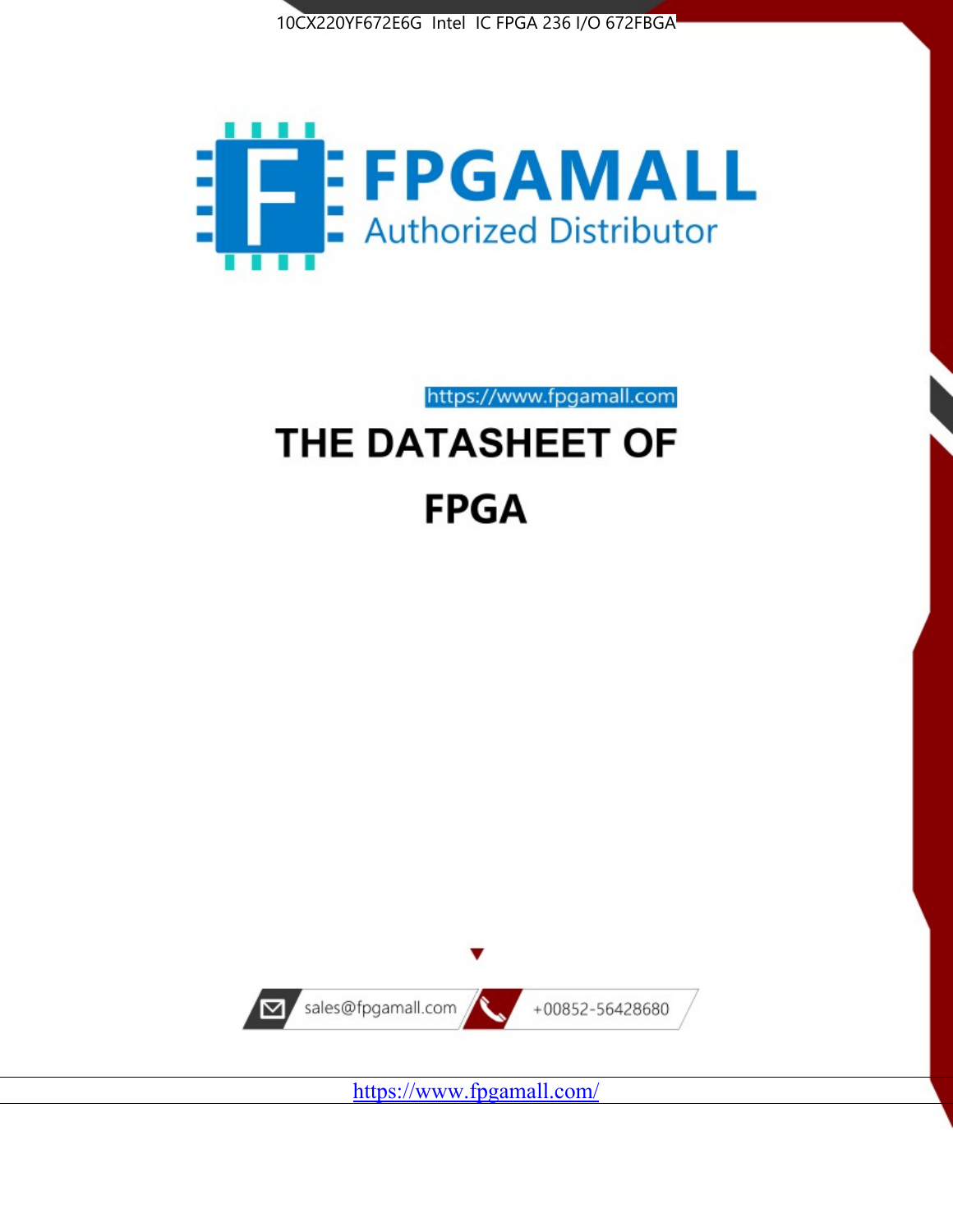10CX220YF672E6G Intel IC FPGA 236 I/O 672FBGA



# **Intel® Cyclone® 10 GX Device Overview**



**C10GX51001 | 2019.04.01** Latest document on the web: **[PDF](https://www.intel.com/content/dam/www/programmable/us/en/pdfs/literature/hb/cyclone-10/c10gx-51001.pdf)** | **[HTML](https://www.intel.com/content/www/us/en/programmable/documentation/grc1488182989852.html)**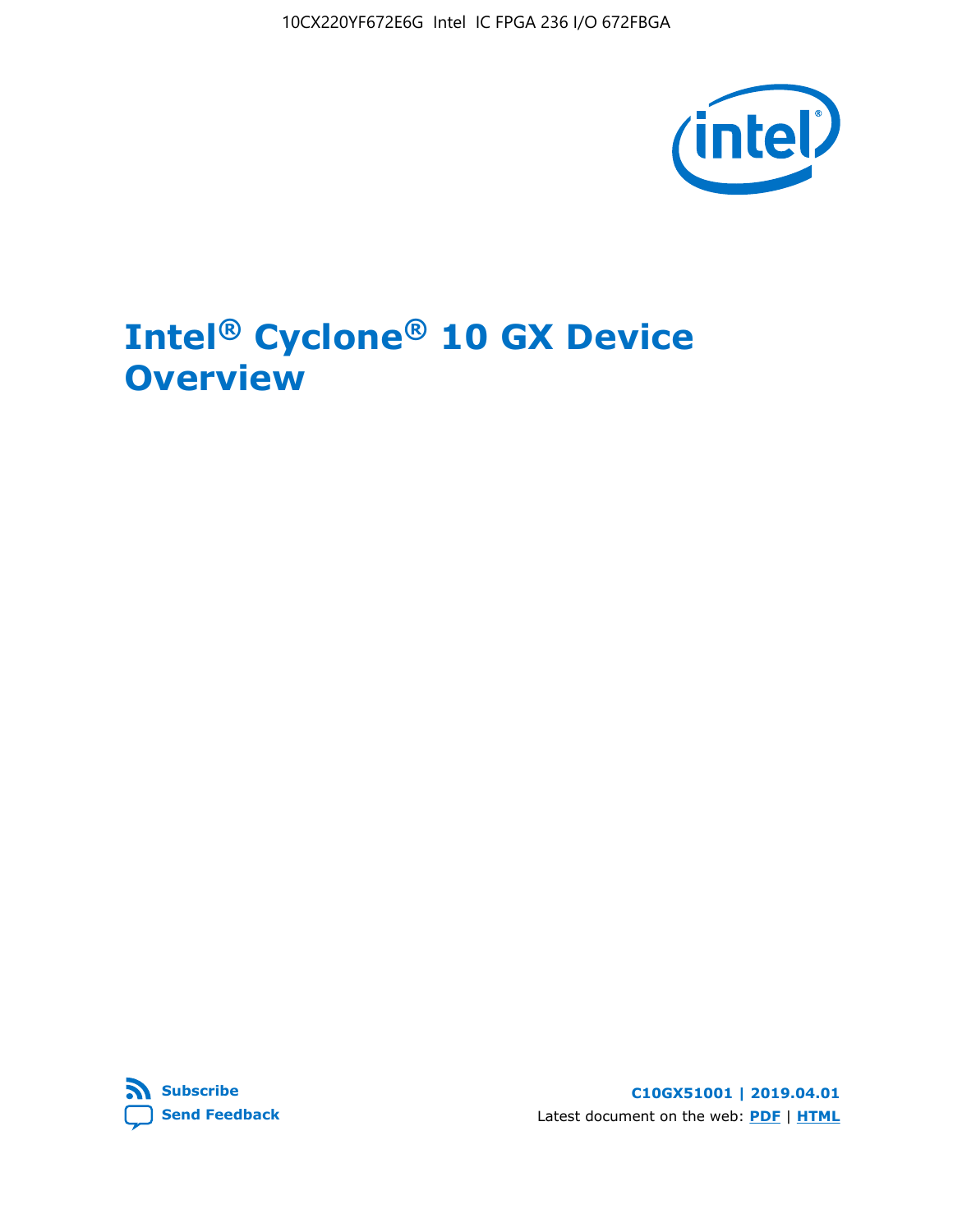

*Contents*

# **Contents**

| Embedded Memory Capacity in Intel Cyclone 10 GX Devices 11          |  |
|---------------------------------------------------------------------|--|
|                                                                     |  |
|                                                                     |  |
|                                                                     |  |
|                                                                     |  |
|                                                                     |  |
|                                                                     |  |
| Memory Standards Supported by Intel Cyclone 10 GX Devices 14        |  |
|                                                                     |  |
|                                                                     |  |
|                                                                     |  |
|                                                                     |  |
|                                                                     |  |
|                                                                     |  |
|                                                                     |  |
|                                                                     |  |
|                                                                     |  |
|                                                                     |  |
|                                                                     |  |
|                                                                     |  |
|                                                                     |  |
|                                                                     |  |
|                                                                     |  |
| Document Revision History for Intel Cyclone 10 GX Device Overview22 |  |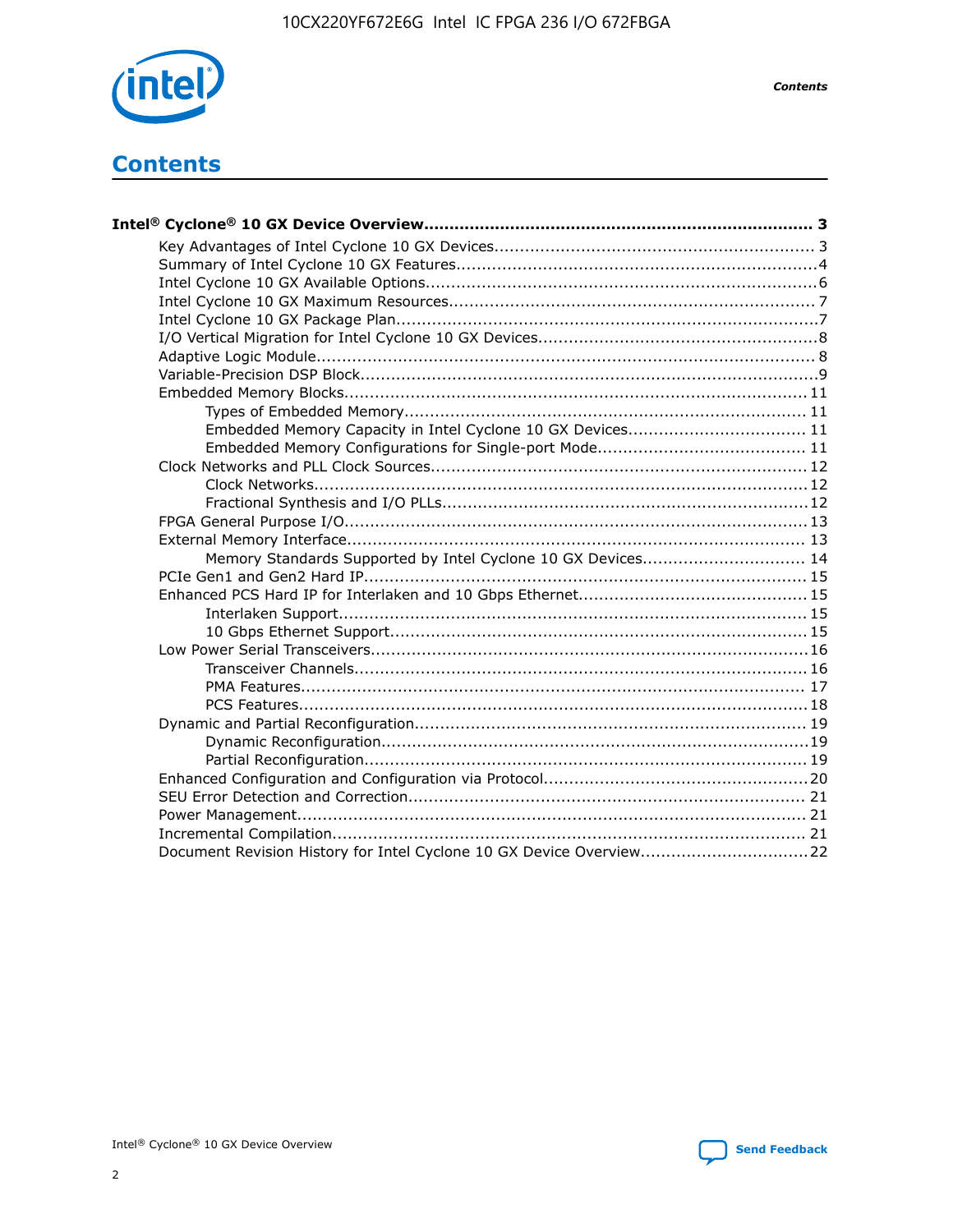

# **Intel® Cyclone® 10 GX Device Overview**

The Intel<sup>®</sup> Cyclone<sup>®</sup> 10 GX device family consists of high-performance and powerefficient 20 nm low cost FPGAs.

Intel Cyclone 10 GX device family delivers higher core, transceiver, and I/O performance than the previous generation of low cost FPGAs.

The Intel Cyclone 10 GX devices are ideal for high bandwidth, low-cost applications in diverse markets.

#### **Table 1. Sample Markets and Ideal Applications for Intel Cyclone 10 GX Devices**

| <b>Market</b>    | <b>Applications</b>                                                       |
|------------------|---------------------------------------------------------------------------|
| Industrial       | Machine vision<br>Robotics<br>• Programmable logic controller and drivers |
| <b>Broadcast</b> | Professional audiovisual                                                  |

# **Key Advantages of Intel Cyclone 10 GX Devices**

#### **Table 2. Key Advantages of the Intel Cyclone 10 GX Device Family**

| <b>Advantage</b>                                 | <b>Supporting Feature</b>                                                                                                                                                                                                                                                              |
|--------------------------------------------------|----------------------------------------------------------------------------------------------------------------------------------------------------------------------------------------------------------------------------------------------------------------------------------------|
| Enhanced core architecture                       | Built on TSMC's 20 nm process technology<br>٠<br>Twice the performance of the previous generation of low cost FPGAs<br>٠                                                                                                                                                               |
| High-bandwidth integrated<br>transceivers        | Short-reach rates up to 12.5 Gigabits per second (Gbps)<br>Backplane capability up to 6.6 Gbps<br>Hard PCI Express IP blocks supporting up to Gen2 $\times$ 4 applications                                                                                                             |
| Improved logic integration and<br>hard IP blocks | 8-input adaptive logic module (ALM)<br>٠<br>Up to 11.74 megabits (Mb) of embedded memory<br>٠<br>Variable-precision digital signal processing (DSP) blocks<br>Fractional synthesis phase-locked loops (PLLs)<br>Hard memory controllers and PHY up to 1,866 Megabits per second (Mbps) |
| Advanced power savings                           | Comprehensive set of advanced power saving features<br>٠<br>Power-optimized MultiTrack routing and core architecture                                                                                                                                                                   |

Intel Corporation. All rights reserved. Intel, the Intel logo, Altera, Arria, Cyclone, Enpirion, MAX, Nios, Quartus and Stratix words and logos are trademarks of Intel Corporation or its subsidiaries in the U.S. and/or other countries. Intel warrants performance of its FPGA and semiconductor products to current specifications in accordance with Intel's standard warranty, but reserves the right to make changes to any products and services at any time without notice. Intel assumes no responsibility or liability arising out of the application or use of any information, product, or service described herein except as expressly agreed to in writing by Intel. Intel customers are advised to obtain the latest version of device specifications before relying on any published information and before placing orders for products or services. \*Other names and brands may be claimed as the property of others.

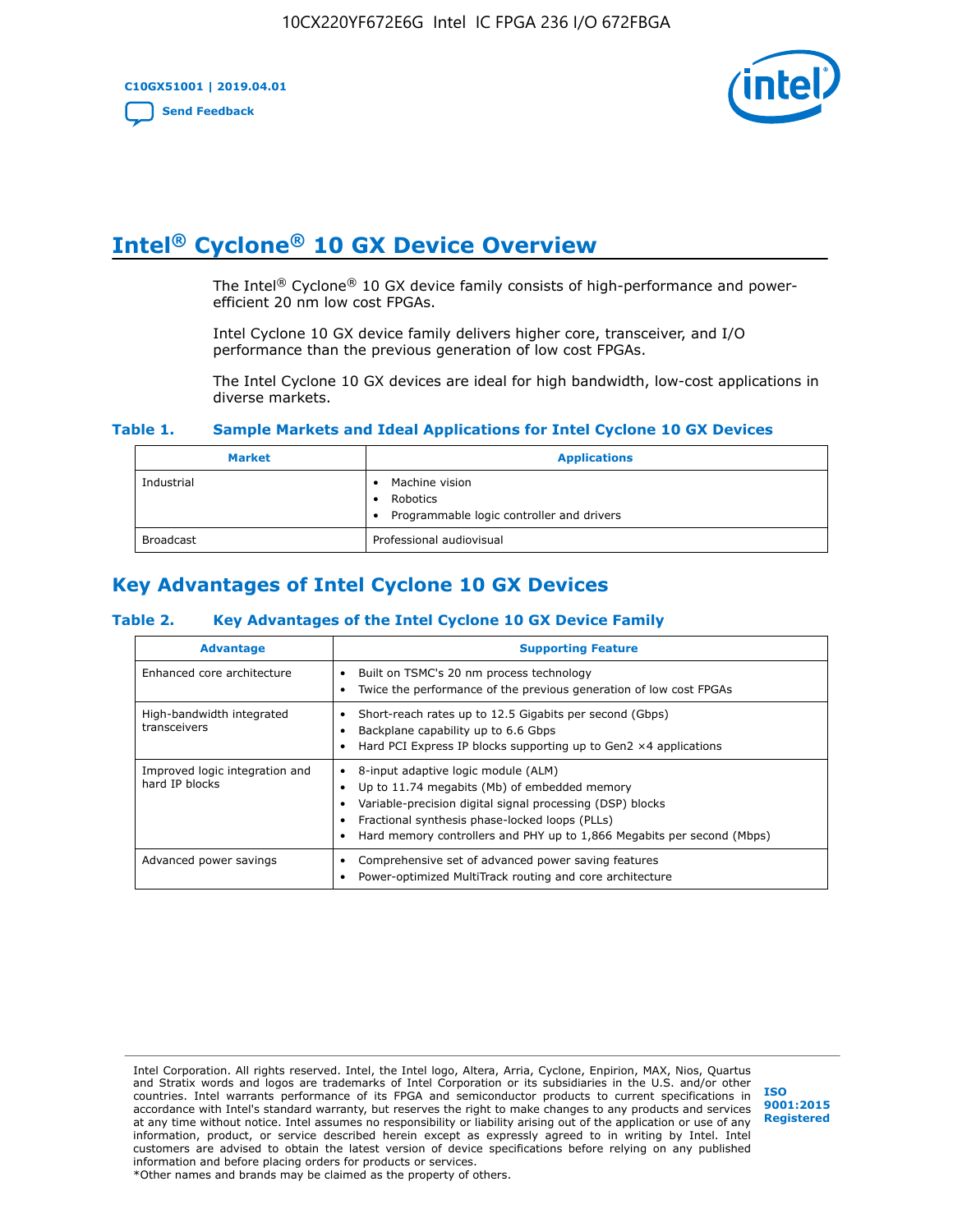

# **Summary of Intel Cyclone 10 GX Features**

#### **Table 3. Summary of Features for Intel Cyclone 10 GX Devices**

| TSMC's 20-nm process technology<br>$\bullet$<br><b>FPGA</b> densities<br>RoHS6-compliance<br>$\bullet$<br>Enhanced 8-input ALM with four registers<br>$\bullet$<br>Hierarchical core clocking architecture<br>$\bullet$<br>Fine-grained partial reconfiguration<br>$\bullet$ | 1.0 mm ball-pitch FineLine BGA packaging<br>0.8 mm ball-pitch Ultra FineLine BGA packaging<br>Multiple devices with identical package footprints for seamless migration between different<br>Improved multi-track routing architecture to reduce congestion and improve compilation time                                                                                                                                                                                                                                                                                                                                                                                                                                                                                                                                       |
|------------------------------------------------------------------------------------------------------------------------------------------------------------------------------------------------------------------------------------------------------------------------------|--------------------------------------------------------------------------------------------------------------------------------------------------------------------------------------------------------------------------------------------------------------------------------------------------------------------------------------------------------------------------------------------------------------------------------------------------------------------------------------------------------------------------------------------------------------------------------------------------------------------------------------------------------------------------------------------------------------------------------------------------------------------------------------------------------------------------------|
|                                                                                                                                                                                                                                                                              |                                                                                                                                                                                                                                                                                                                                                                                                                                                                                                                                                                                                                                                                                                                                                                                                                                |
|                                                                                                                                                                                                                                                                              |                                                                                                                                                                                                                                                                                                                                                                                                                                                                                                                                                                                                                                                                                                                                                                                                                                |
|                                                                                                                                                                                                                                                                              |                                                                                                                                                                                                                                                                                                                                                                                                                                                                                                                                                                                                                                                                                                                                                                                                                                |
| $\bullet$                                                                                                                                                                                                                                                                    | M20K-20-Kb memory blocks with hard error correction code (ECC), cascadable<br>Memory logic array block (MLAB)-640-bit memory, cascadable                                                                                                                                                                                                                                                                                                                                                                                                                                                                                                                                                                                                                                                                                       |
| Variable-precision DSP                                                                                                                                                                                                                                                       | Native support for signal processing precision levels from 18 x 19 to<br>54 x 54, cascadable<br>Native support for 27 x 27 multiplier mode<br>64-bit accumulator and cascade for systolic finite impulse responses<br>(FIRs)<br>Internal coefficient memory banks<br>Preadder/subtractor for improved efficiency<br>Additional pipeline register to increase performance and reduce<br>power<br>Supports floating point arithmetic:<br>- Perform multiplication, addition, subtraction, multiply-add,<br>multiply-subtract, and complex multiplication.<br>- Supports multiplication with accumulation capability, cascade<br>summation, and cascade subtraction capability.<br>- Dynamic accumulator reset control.<br>- Support direct vector dot and complex multiplication chaining<br>multiply floating point DSP blocks. |
| Memory controller                                                                                                                                                                                                                                                            | DDR3, DDR3L, and LPDDR3                                                                                                                                                                                                                                                                                                                                                                                                                                                                                                                                                                                                                                                                                                                                                                                                        |
| PCI Express <sup>®</sup>                                                                                                                                                                                                                                                     | PCI Express (PCIe®) Gen2 (x1, x2, or x4) and Gen1 (x1, x2, or x4) hard<br>IP with complete protocol stack, endpoint, and root port.                                                                                                                                                                                                                                                                                                                                                                                                                                                                                                                                                                                                                                                                                            |
| Transceiver I/O                                                                                                                                                                                                                                                              | PCS hard IPs that support:<br>$-10$ Gbps Ethernet (10GbE) <sup>(1)</sup><br>- PCIe PIPE interface<br>- Interlaken<br>- Gbps Ethernet (GbE)<br>- 6G Common Public Radio Interface (CPRI) with deterministic<br>latency support<br>- Gigabit-capable passive optical network (GPON) with fast lock-<br>time support<br>12G Serial Digital Interface (SDI)<br>8B/10B, 64B/66B, 64B/67B encoders and decoders<br>Custom mode support for proprietary protocols                                                                                                                                                                                                                                                                                                                                                                     |
|                                                                                                                                                                                                                                                                              | $\bullet$                                                                                                                                                                                                                                                                                                                                                                                                                                                                                                                                                                                                                                                                                                                                                                                                                      |

(1) 10GBASE-KR is not supported.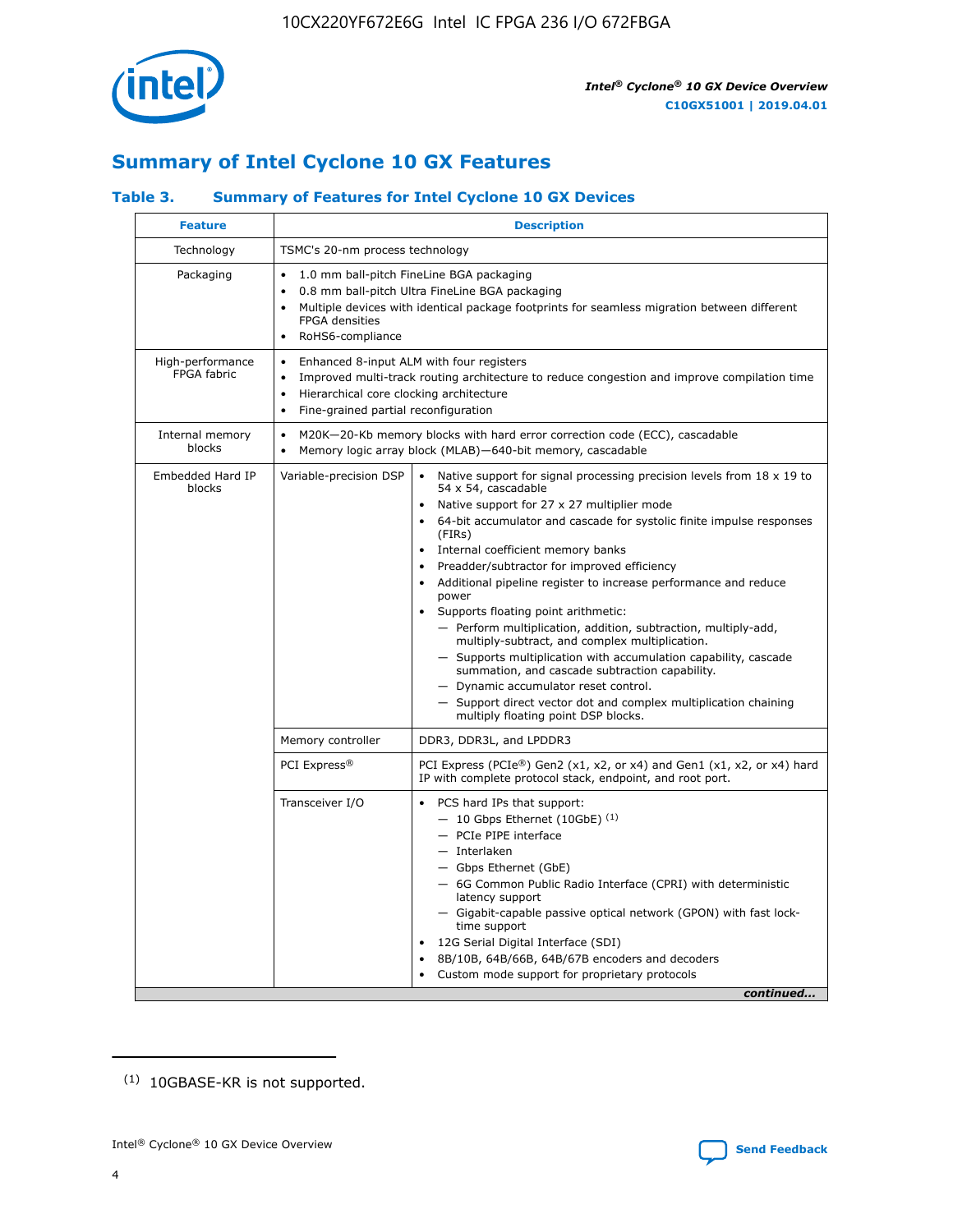

| <b>Feature</b>                         | <b>Description</b>                                                                                                                                                                                                                                                                                                                                                                                                                                                 |
|----------------------------------------|--------------------------------------------------------------------------------------------------------------------------------------------------------------------------------------------------------------------------------------------------------------------------------------------------------------------------------------------------------------------------------------------------------------------------------------------------------------------|
| Core clock networks                    | • Up to 300 MHz fabric clocking, depending on the application:<br>- 467 MHz external memory interface clocking with 1,866 Mbps DDR3 interface<br>- 300 MHz LVDS interface clocking with 1.434 Gbps LVDS interface<br>Global, regional, and peripheral clock networks<br>Clock networks that are not used can be gated to reduce dynamic power                                                                                                                      |
| Phase-locked loops<br>(PLLs)           | High-resolution fractional synthesis PLLs:<br>$\bullet$<br>- Precision clock synthesis, clock delay compensation, and zero delay buffering (ZDB)<br>- Support integer mode and fractional mode<br>- Fractional mode support with third-order delta-sigma modulation<br>Integer PLLs:<br>- Adjacent to general purpose I/Os<br>- Support external memory and LVDS interfaces                                                                                        |
| FPGA General-purpose<br>$I/Os$ (GPIOs) | One 3 V I/O bank supporting up to 3.0 V I/O standards<br>$\bullet$<br>Up to 1.434 Gbps LVDS-every pair can be configured as receiver or transmitter<br>$\bullet$<br>On-chip termination (OCT)<br>$\bullet$<br>1.2 V to 3.0 V single-ended LVTTL/LVCMOS interfaces using LVDS I/O or 3 V I/O banks                                                                                                                                                                  |
| <b>External Memory</b><br>Interface    | Hard memory controller-DDR3, DDR3L, and LPDDR3 support<br>$\bullet$<br>DDR3 speeds up to 933 MHz/1,866 Mbps<br>$\bullet$                                                                                                                                                                                                                                                                                                                                           |
| Low-power serial<br>transceivers       | Continuous operating range up to 12.5 Gbps<br>$\bullet$<br>Backplane support up to 6.6 Gbps<br>$\bullet$<br>Extended range down to 125 Mbps with oversampling<br>$\bullet$<br>ATX transmit PLLs with user-configurable fractional synthesis capability<br>$\bullet$<br>Transmitter pre-emphasis and de-emphasis<br>$\bullet$<br>Dynamic reconfiguration of individual transceiver channels<br>$\bullet$                                                            |
| Configuration                          | Tamper protection—comprehensive design protection to protect your valuable IP investments<br>$\bullet$<br>Enhanced 256-bit advanced encryption standard (AES) design security with authentication<br>$\bullet$<br>Configuration via protocol (CvP) using PCIe Gen1 or Gen2<br>$\bullet$<br>Dynamic reconfiguration of the transceivers and PLLs<br>$\bullet$<br>Fine-grained partial reconfiguration of the core fabric<br>Active Serial ×4 Interface<br>$\bullet$ |
| Power management                       | Programmable Power Technology<br>$\bullet$<br>Intel Quartus® Prime Pro Edition integrated power analysis tool<br>$\bullet$                                                                                                                                                                                                                                                                                                                                         |
| Software and tools                     | Intel Quartus Prime Pro Edition design suite<br>$\bullet$<br>Transceiver toolkit<br>$\bullet$<br>Platform Designer (Standard) system integration tool<br>DSP Builder advanced blockset<br>OpenCL* support                                                                                                                                                                                                                                                          |

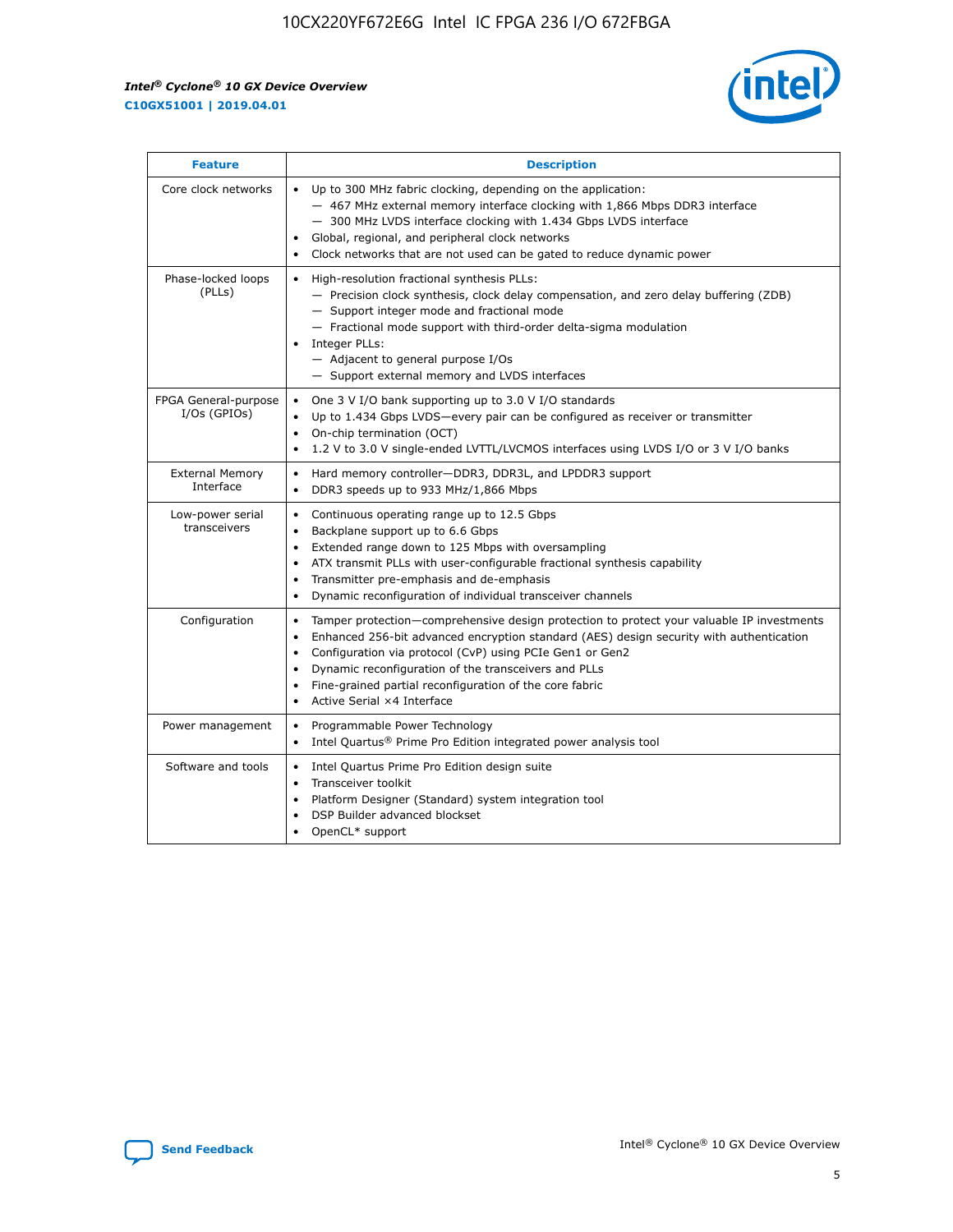

# **Intel Cyclone 10 GX Available Options**

#### **Figure 1. Sample Ordering Code and Available Options for Intel Cyclone 10 GX Devices**

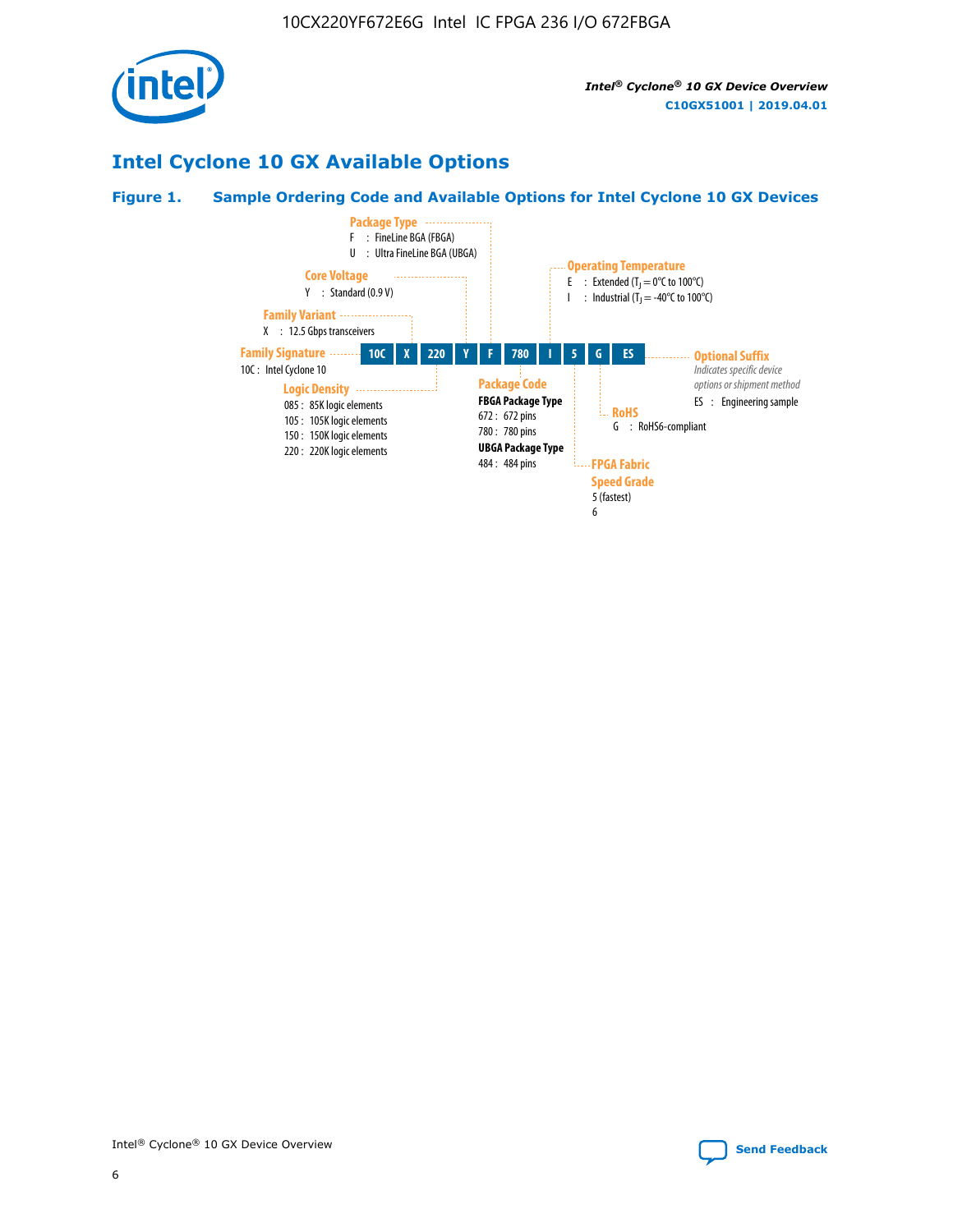

# **Intel Cyclone 10 GX Maximum Resources**

#### **Table 4. Maximum Resource Counts for Intel Cyclone 10 GX Devices**

|                     | <b>Resource</b>                | <b>Product Line</b> |                |                |                |  |
|---------------------|--------------------------------|---------------------|----------------|----------------|----------------|--|
|                     |                                | <b>10CX085</b>      | 10CX105        | 10CX150        | 10CX220        |  |
|                     | Logic Elements (LE) (K)        | 85                  | 104            | 150            | 220            |  |
| <b>ALM</b>          |                                | 31,000              | 38,000         | 54,770         | 80,330         |  |
| Register            |                                | 124,000             | 152,000        | 219,080        | 321,320        |  |
| Memory              | M20K                           | 5,820               | 7,640          | 9,500          | 11,740         |  |
| (Kb)                | <b>MLAB</b>                    | 653                 | 799            | 1,152          | 1,690          |  |
|                     | Variable-precision DSP Block   | 84                  | 125            | 156            | 192            |  |
| 18 x 19 Multiplier  |                                | 168                 | 250            | 312            | 384            |  |
|                     | Hard Floating-point Arithmetic | Yes                 | Yes            | Yes            | Yes            |  |
| PLL                 | Fractional Synthesis           | $\overline{2}$      | $\overline{4}$ | 4              | $\overline{4}$ |  |
|                     | I/O                            | $\overline{4}$      | 6              | 6              | 6              |  |
|                     | 12.5 Gbps Transceiver          | 6                   | 12             | 12             | 12             |  |
| GPIO <sup>(2)</sup> |                                | 216                 | 284            | 284            | 284            |  |
| LVDS Pair $(3)$     |                                | 84                  | 118            | 118            | 118            |  |
| PCIe Hard IP Block  |                                | $\mathbf{1}$        | $\mathbf{1}$   | $\mathbf{1}$   | $\mathbf{1}$   |  |
|                     | Hard Memory Interfaces         | $\mathbf{1}$        | $\overline{2}$ | $\overline{2}$ | 2              |  |

# **Intel Cyclone 10 GX Package Plan**

#### **Table 5. Package Plan for Intel Cyclone 10 GX Devices**

The GPIO numbers include the I/O pins in the LVDS and 3 VI/O banks. In each device package, there is one 3 VI/O bank (48 pins).

| <b>Product Line</b>                 | <b>Type</b>        | <b>U484</b><br>484-pin UBGA          |                   | <b>F672</b><br>672-pin FBGA |                   | <b>F780</b><br>780-pin FBGA |             |             |             |             |
|-------------------------------------|--------------------|--------------------------------------|-------------------|-----------------------------|-------------------|-----------------------------|-------------|-------------|-------------|-------------|
| <b>Size</b><br>19 mm $\times$ 19 mm |                    | $27 \text{ mm} \times 27 \text{ mm}$ |                   | $29$ mm $\times$ 29 mm      |                   |                             |             |             |             |             |
| Ball<br>$0.8$ mm<br><b>Pitch</b>    |                    |                                      | 1.0 <sub>mm</sub> |                             | 1.0 <sub>mm</sub> |                             |             |             |             |             |
|                                     | I/O<br><b>Type</b> | <b>GPIO</b>                          | <b>LVDS</b>       | <b>XCVR</b>                 | <b>GPIO</b>       | <b>LVDS</b>                 | <b>XCVR</b> | <b>GPIO</b> | <b>LVDS</b> | <b>XCVR</b> |
| 10CX085                             |                    | 188                                  | 70                | 6                           | 216               | 84                          | 6           |             |             |             |
| 10CX105                             |                    | 188                                  | 70                | 6                           | 236               | 94                          | 10          | 284         | 118         | 12          |
| 10CX150                             |                    | 188                                  | 70                | 6                           | 236               | 94                          | 10          | 284         | 118         | 12          |
| 10CX220                             |                    | 188                                  | 70                | 6                           | 236               | 94                          | 10          | 284         | 118         | 12          |

<sup>(2)</sup> The number of GPIOs does not include transceiver I/Os. In the Intel Quartus Prime Pro Edition software, the number of user I/Os includes transceiver I/Os.

<sup>(3)</sup> Each LVDS I/O pair can be used as differential input or output.

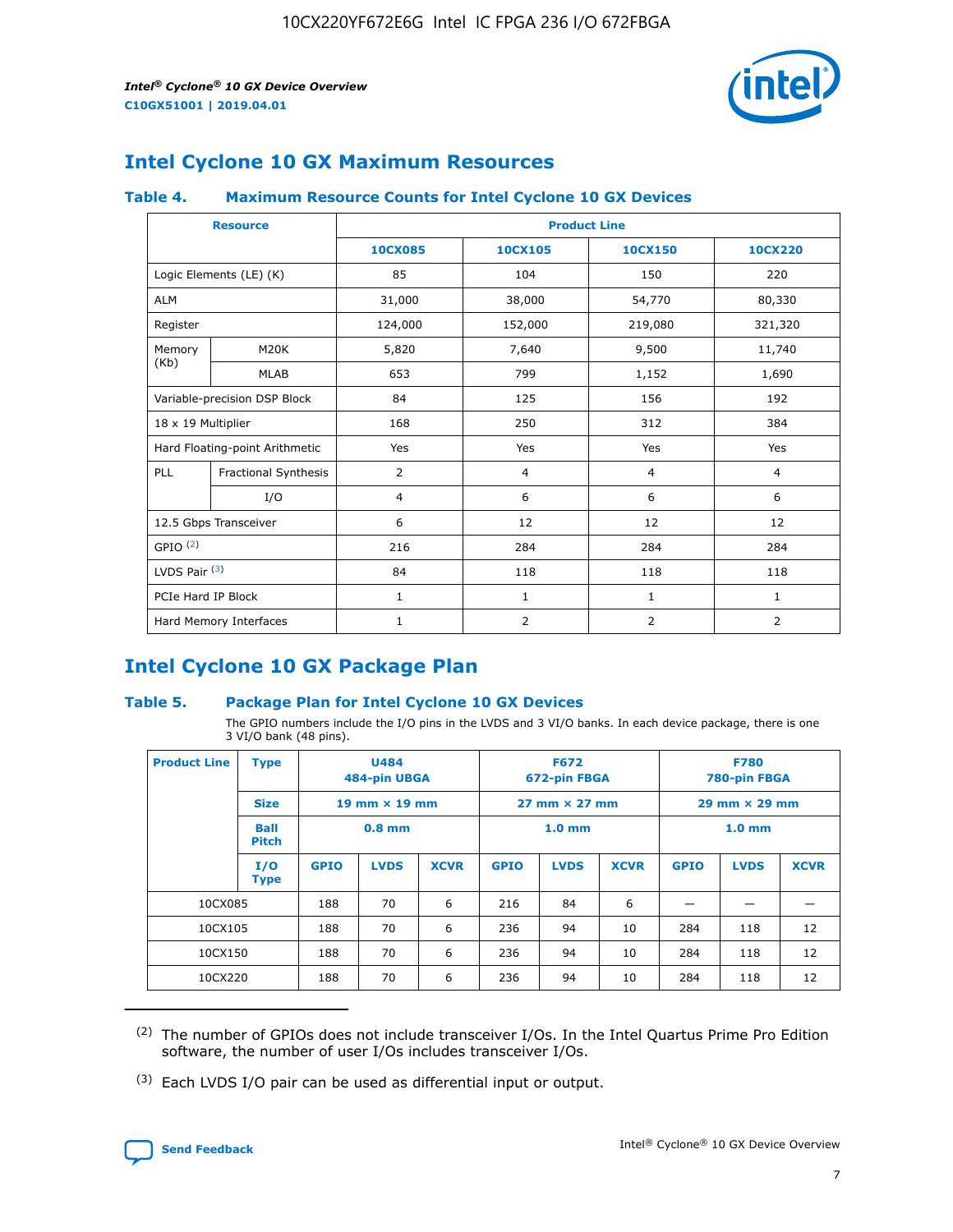

# **I/O Vertical Migration for Intel Cyclone 10 GX Devices**

#### **Figure 2. Migration Capability Across Intel Cyclone 10 GX Product Lines**

- The arrows indicate the migration paths. The devices included in each vertical migration path are shaded. Devices with fewer resources in the same path have lighter shades.
- To achieve the full I/O migration across product lines in the same migration path, restrict I/Os and transceivers usage to match the product line with the lowest I/O and transceiver counts.

| <b>Device</b> | <b>Package</b> |      |             |  |  |
|---------------|----------------|------|-------------|--|--|
|               | <b>U484</b>    | F672 | <b>F780</b> |  |  |
| 10CX085       |                |      |             |  |  |
| 10CX105       |                |      |             |  |  |
| 10CX150       |                |      |             |  |  |
| 10CX220       |                |      |             |  |  |

*Note:* To verify the pin migration compatibility, use the Pin Migration View window in the Intel Quartus Prime Pro Edition software Pin Planner.

## **Adaptive Logic Module**

Intel Cyclone 10 GX devices use a 20 nm ALM as the basic building block of the logic fabric.

The ALM architecture is the same as the previous generation FPGAs, allowing for efficient implementation of logic functions and easy conversion of IP between the device generations.

The ALM, as shown in following figure, uses an 8-input fracturable look-up table (LUT) with four dedicated registers to help improve timing closure in register-rich designs and achieve an even higher design packing capability than the traditional two-register per LUT architecture.

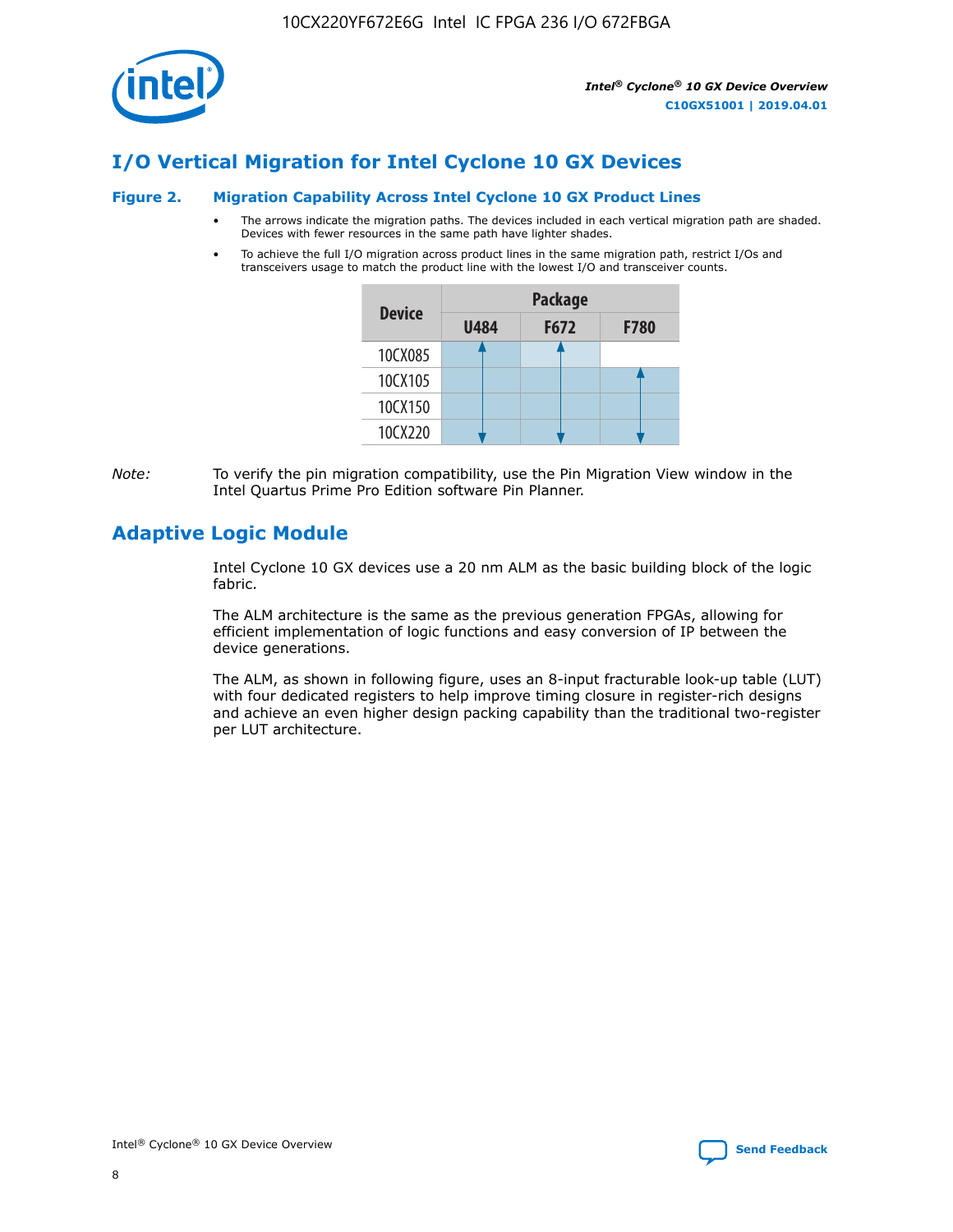

#### **Figure 3. ALM for Intel Cyclone 10 GX Devices**



The Intel Quartus Prime Pro Edition software optimizes your design according to the ALM logic structure and automatically maps legacy designs into the Intel Cyclone 10 GX ALM architecture.

#### **Variable-Precision DSP Block**

The Intel Cyclone 10 GX variable precision DSP blocks support fixed-point arithmetic and floating-point arithmetic.

Features for fixed-point arithmetic:

- High-performance, power-optimized, and fully registered multiplication operations
- 18-bit and 27-bit word lengths
- Two 18 x 19 multipliers or one 27 x 27 multiplier per DSP block
- Built-in addition, subtraction, and 64-bit double accumulation register to combine multiplication results
- Cascading 19-bit or 27-bit when pre-adder is disabled and cascading 18-bit when pre-adder is used to form the tap-delay line for filtering applications
- Cascading 64-bit output bus to propagate output results from one block to the next block without external logic support
- Hard pre-adder supported in 19-bit and 27-bit modes for symmetric filters
- Internal coefficient register bank in both 18-bit and 27-bit modes for filter implementation
- 18-bit and 27-bit systolic finite impulse response (FIR) filters with distributed output adder
- Biased rounding support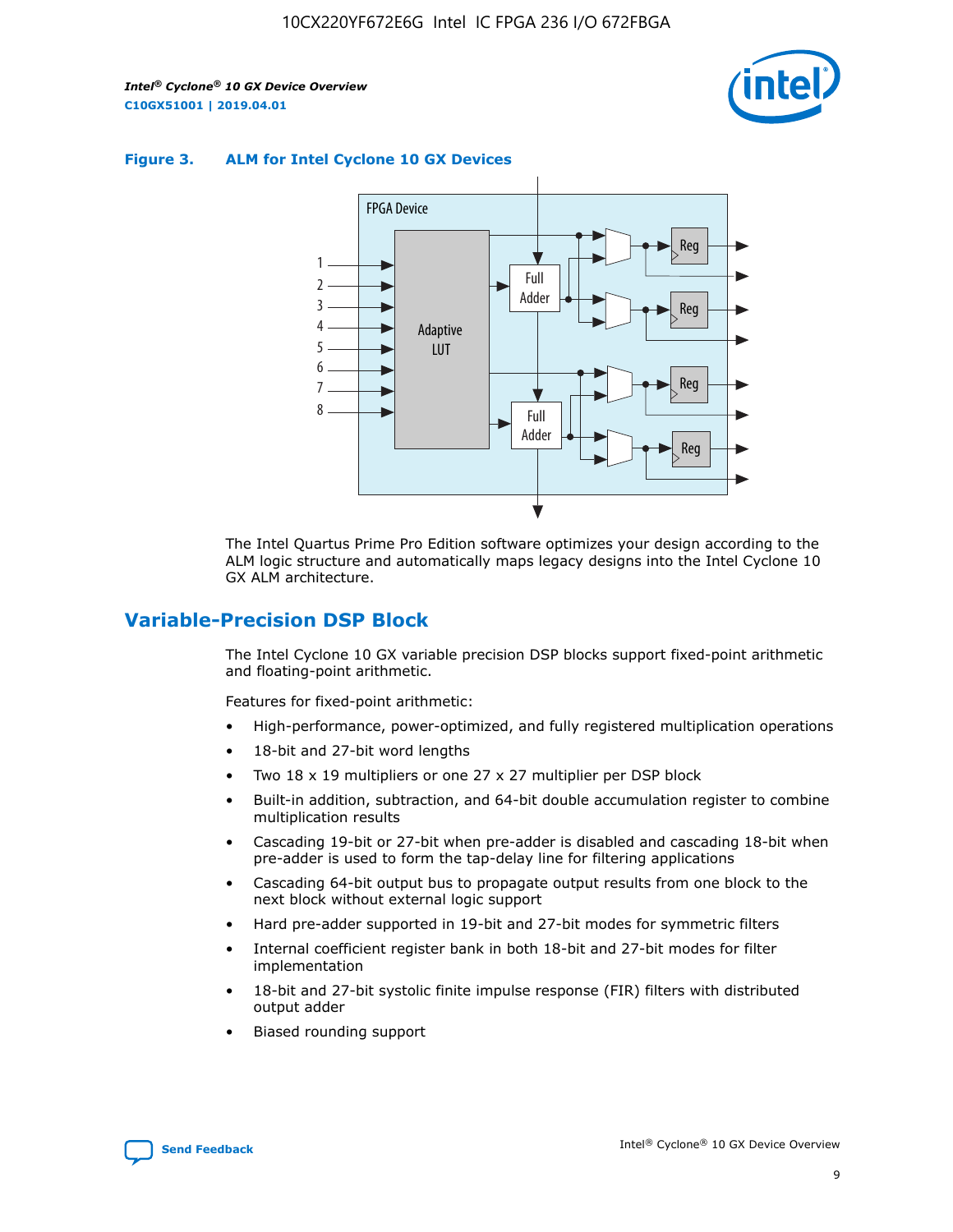10CX220YF672E6G Intel IC FPGA 236 I/O 672FBGA



Features for floating-point arithmetic:

- A completely hardened architecture that supports multiplication, addition, subtraction, multiply-add, and multiply-subtract
- Multiplication with accumulation capability and a dynamic accumulator reset control
- Multiplication with cascade summation capability
- Multiplication with cascade subtraction capability
- Complex multiplication
- Direct vector dot product
- Systolic FIR filter

#### **Table 6. Variable-Precision DSP Block Configurations for Intel Cyclone 10 GX Devices**

| <b>Usage Example</b>                                       | <b>Multiplier Size (Bit)</b>    | <b>DSP Block Resources</b> |
|------------------------------------------------------------|---------------------------------|----------------------------|
| Medium precision fixed point                               | Two 18 x 19                     |                            |
| High precision fixed or Single precision<br>floating point | One 27 x 27                     |                            |
| Fixed point FFTs                                           | One 19 x 36 with external adder |                            |
| Very high precision fixed point                            | One 36 x 36 with external adder |                            |
| Double precision floating point                            | One 54 x 54 with external adder | 4                          |

#### **Table 7. Resources for Fixed-Point Arithmetic in Intel Cyclone 10 GX Devices**

| <b>Device</b> | Variable-<br>precision<br><b>DSP Block</b> |                                   | <b>Independent Input and Output</b><br><b>Multiplications Operator</b> | $18\times19$<br><b>Multiplier Adder</b><br><b>Sum Mode</b> | 18×18<br><b>Multiplier Adder</b><br><b>Summed with</b> |  |
|---------------|--------------------------------------------|-----------------------------------|------------------------------------------------------------------------|------------------------------------------------------------|--------------------------------------------------------|--|
|               |                                            | $18\times19$<br><b>Multiplier</b> | $27\times27$<br><b>Multiplier</b>                                      |                                                            | 36-bit Input                                           |  |
| 10CX085       | 84                                         | 168                               | 84                                                                     | 84                                                         | 84                                                     |  |
| 10CX105       | 125                                        | 250                               | 125                                                                    | 125                                                        | 125                                                    |  |
| 10CX150       | 156                                        | 312                               | 156                                                                    | 156                                                        | 156                                                    |  |
| 10CX220       | 192                                        | 384                               | 192                                                                    | 192                                                        | 192                                                    |  |

#### **Table 8. Resources for Floating-Point Arithmetic in Intel Cyclone 10 GX Devices**

| <b>Device</b> | Variable-<br>precision<br><b>DSP Block</b> | <b>Single Precision</b><br><b>Floating-Point</b><br><b>Multiplication</b><br><b>Mode</b> | <b>Single-Precision</b><br><b>Floating-Point Adder</b><br><b>Mode</b> | <b>Single-Precision</b><br><b>Floating-Point</b><br><b>Multiply</b><br><b>Accumulate</b><br><b>Mode</b> | Peak<br><b>Giga Floating-</b><br><b>Point Operations</b><br>per Second<br>(GFLOPs) |
|---------------|--------------------------------------------|------------------------------------------------------------------------------------------|-----------------------------------------------------------------------|---------------------------------------------------------------------------------------------------------|------------------------------------------------------------------------------------|
| 10CX085       | 84                                         | 84                                                                                       | 84                                                                    | 84                                                                                                      | 76                                                                                 |
| 10CX105       | 125                                        | 125                                                                                      | 125                                                                   | 125                                                                                                     | 113                                                                                |
| 10CX150       | 156                                        | 156                                                                                      | 156                                                                   | 156                                                                                                     | 140                                                                                |
| 10CX220       | 192                                        | 192                                                                                      | 192                                                                   | 192                                                                                                     | 173                                                                                |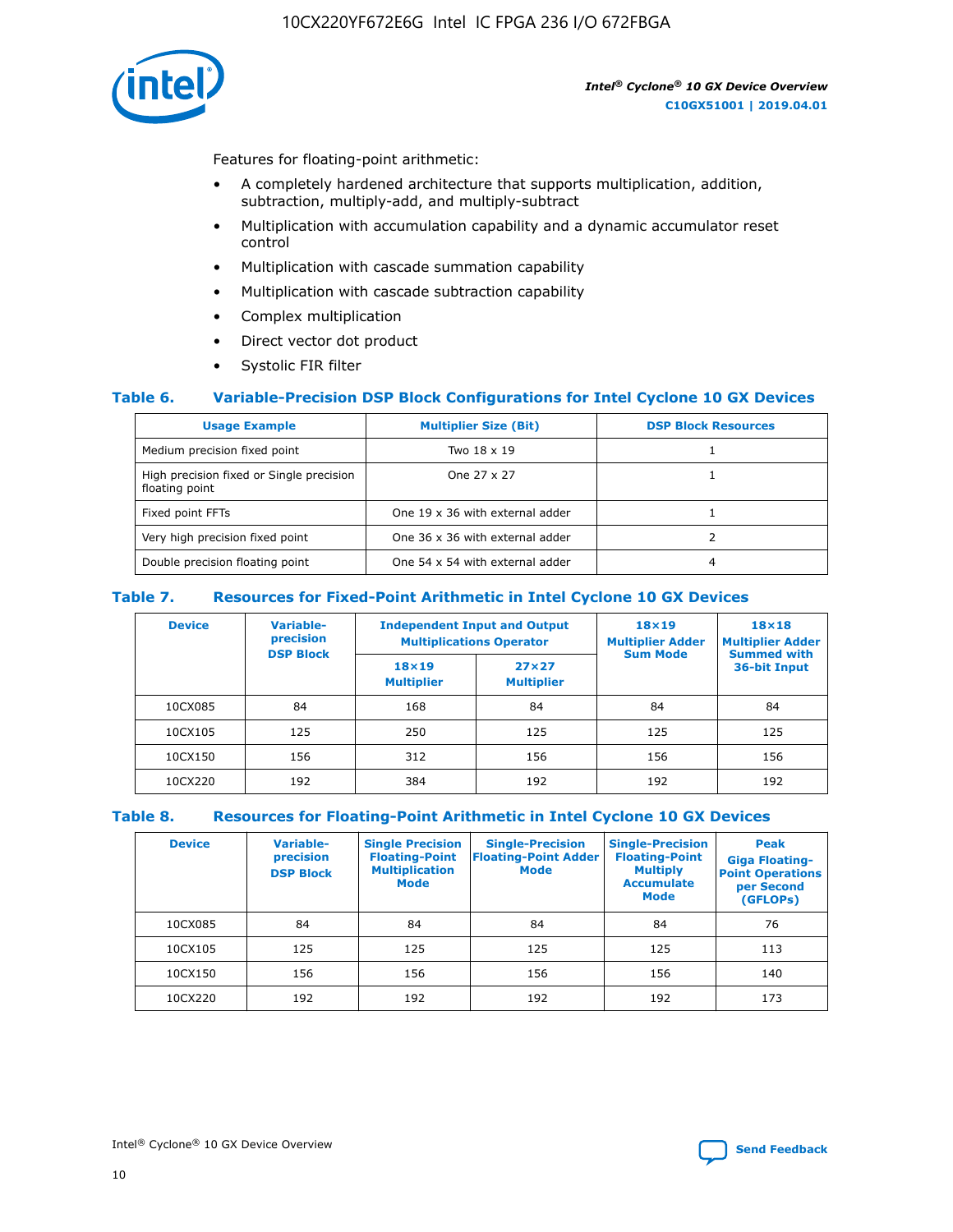

# **Embedded Memory Blocks**

The embedded memory blocks in the devices are flexible and designed to provide an optimal amount of small- and large-sized memory arrays to fit your design requirements.

## **Types of Embedded Memory**

The Intel Cyclone 10 GX devices contain two types of memory blocks:

- 20 Kb M20K blocks—blocks of dedicated memory resources. The M20K blocks are ideal for larger memory arrays while still providing a large number of independent ports.
- 640 bit memory logic array blocks (MLABs)—enhanced memory blocks that are configured from dual-purpose logic array blocks (LABs). The MLABs are ideal for wide and shallow memory arrays. The MLABs are optimized for implementation of shift registers for digital signal processing (DSP) applications and filter delay lines. Each MLAB is made up of ten adaptive logic modules (ALMs). In the Intel Cyclone 10 GX devices, you can configure these ALMs as ten 32 x 2 blocks, giving you one 32 x 20 simple dual-port SRAM block per MLAB.

## **Embedded Memory Capacity in Intel Cyclone 10 GX Devices**

|                     | <b>M20K</b><br><b>RAM Bit (Kb)</b><br><b>Block</b> |        | <b>MLAB</b>  | <b>Total RAM Bit</b> |        |
|---------------------|----------------------------------------------------|--------|--------------|----------------------|--------|
| <b>Product Line</b> |                                                    |        | <b>Block</b> | <b>RAM Bit (Kb)</b>  | (Kb)   |
| 10CX085             | 291                                                | 5,820  | 1,044        | 653                  | 6,473  |
| 10CX105             | 382                                                | 7,640  | 1,278        | 799                  | 8,439  |
| 10CX150             | 475                                                | 9,500  | 1,843        | 1,152                | 10,652 |
| 10CX220             | 587                                                | 11,740 | 2,704        | 1,690                | 13,430 |

#### **Table 9. Embedded Memory Capacity and Distribution in Intel Cyclone 10 GX Devices**

## **Embedded Memory Configurations for Single-port Mode**

#### **Table 10. Single-port Embedded Memory Configurations for Intel Cyclone 10 GX Devices**

This table lists the maximum configurations supported for single-port RAM and ROM modes.

| <b>Memory Block</b> | Depth (bits) | <b>Programmable Width</b> |  |
|---------------------|--------------|---------------------------|--|
| MLAB                | 32           | x16, x18, or x20          |  |
|                     | 64(4)        | x8, x9, x10               |  |
| M20K                | 512          | x40, x32                  |  |
|                     | 1K           | x20, x16                  |  |
|                     | 2K           | x10, x8                   |  |
|                     |              | continued                 |  |

<sup>(4)</sup> Supported through software emulation and consumes additional MLAB blocks.

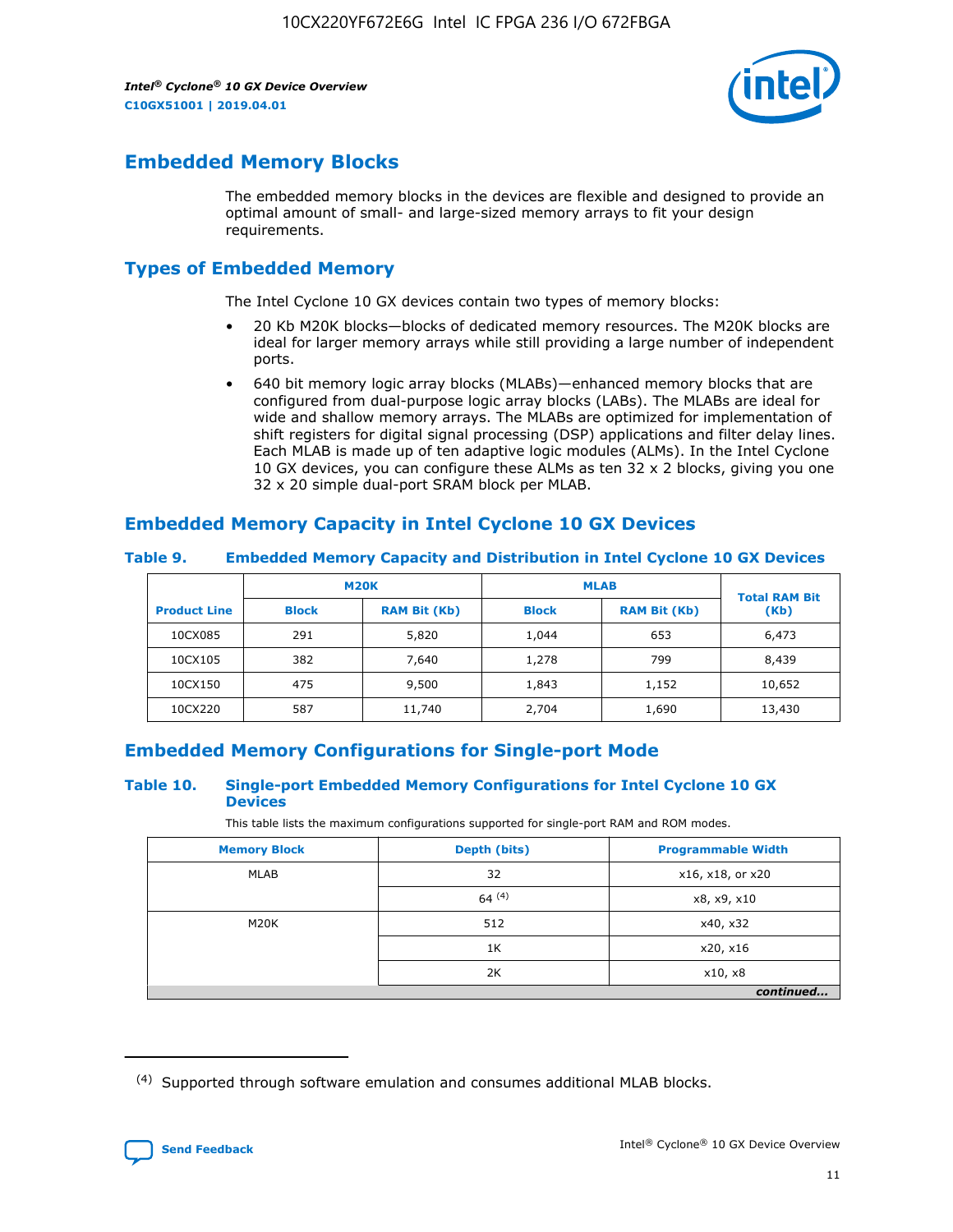

| <b>Memory Block</b> | Depth (bits)<br><b>Programmable Width</b> |        |
|---------------------|-------------------------------------------|--------|
|                     | 4K                                        | x5, x4 |
|                     | 8K                                        | X2     |
|                     | 16K                                       | x1     |

# **Clock Networks and PLL Clock Sources**

The clock network architecture is based on Intel's global, regional, and peripheral clock structure. This clock structure is supported by dedicated clock input pins, fractional clock synthesis PLLs, and integer I/O PLLs.

#### **Clock Networks**

The Intel Cyclone 10 GX core clock networks are capable of up to 300 MHz fabric operation across the full industrial temperature range. For the external memory interface, the clock network supports the hard memory controller with speeds up to 1,866 Mbps in a quarter-rate transfer.

To reduce power consumption, the Intel Quartus Prime Pro Edition software identifies all unused sections of the clock network and powers them down.

## **Fractional Synthesis and I/O PLLs**

Intel Cyclone 10 GX devices contain up to 4 fractional synthesis PLLs and up to 6 I/O PLLs that are available for both specific and general purpose uses in the core:

- Fractional synthesis PLLs—located in the column adjacent to the transceiver blocks
- I/O PLLs—located in each bank of the 48 I/Os

#### **Fractional Synthesis PLLs**

You can use the fractional synthesis PLLs to:

- Reduce the number of oscillators that are required on your board
- Reduce the number of clock pins that are used in the device by synthesizing multiple clock frequencies from a single reference clock source

The fractional synthesis PLLs support the following features:

- Reference clock frequency synthesis for transceiver CMU and Advanced Transmit (ATX) PLLs
- Clock network delay compensation
- Zero-delay buffering
- Direct transmit clocking for transceivers
- Independently configurable into two modes:
	- Conventional integer mode equivalent to the general purpose PLL
	- Enhanced fractional mode with third order delta-sigma modulation
- PLL cascading

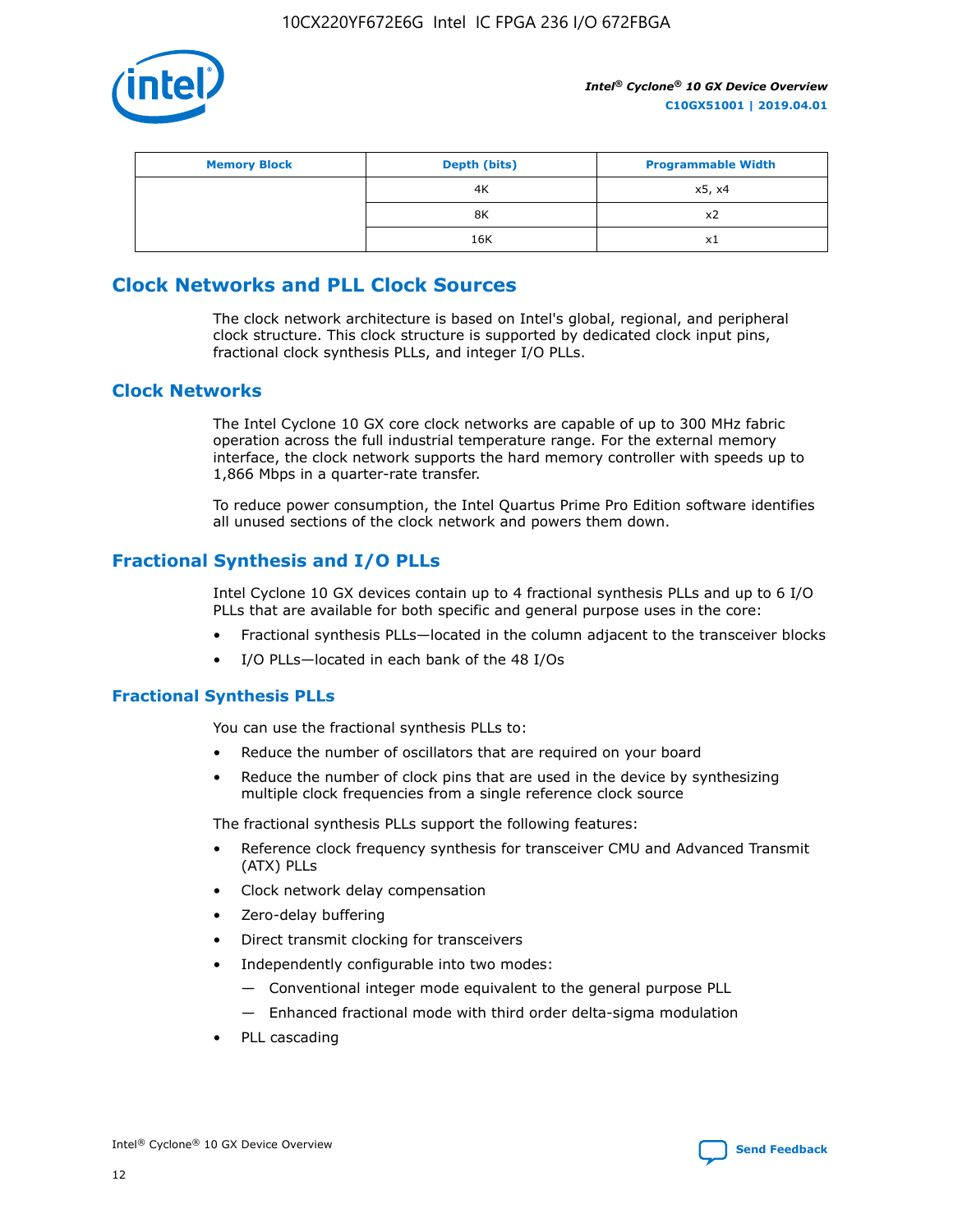

#### **I/O PLLs**

The integer mode I/O PLLs are located in each bank of 48 I/Os. You can use the I/O PLLs to simplify the design of external memory and high-speed LVDS interfaces.

In each I/O bank, the I/O PLLs are adjacent to the hard memory controllers and LVDS SERDES. Because these PLLs are tightly coupled with the I/Os that need to use them, it makes it easier to close timing.

You can use the I/O PLLs for general purpose applications in the core such as clock network delay compensation and zero-delay buffering.

Intel Cyclone 10 GX devices support PLL-to-PLL cascading.

#### **FPGA General Purpose I/O**

Intel Cyclone 10 GX devices offer highly configurable GPIOs. Each I/O bank contains 48 general purpose I/Os and a high-efficiency hard memory controller.

The following list describes the features of the GPIOs:

- Consist of 3 V I/Os for high-voltage application and LVDS I/Os for differential signaling
	- One 3 V I/O bank that supports up to 3 V I/O standards
	- LVDS I/O banks that support up to 1.8 V I/O standards
- Support a wide range of single-ended and differential I/O interfaces
- LVDS speeds up to 1.434 Gbps
- Each LVDS pair of pins has differential input and output buffers, allowing you to configure the LVDS direction for each pair.
- Programmable bus hold and weak pull-up
- Programmable differential output voltage  $(V<sub>OD</sub>)$  and programmable pre-emphasis
- Series (R<sub>S</sub>) and parallel (R<sub>T</sub>) on-chip termination (OCT) for all I/O banks with OCT calibration to limit the termination impedance variation
- On-chip dynamic termination that has the ability to swap between series and parallel termination, depending on whether there is read or write on a common bus for signal integrity
- Easy timing closure support using the hard read FIFO in the input register path, and delay-locked loop (DLL) delay chain with fine and coarse architecture

#### **Related Information**

[I/O and Differential I/O Buffers in Intel Cyclone 10 GX Devices, Intel Cyclone 10 GX](https://www.intel.com/content/www/us/en/programmable/documentation/vua1487061384661.html#sam1403481935742) [Core Fabric and General Purpose I/Os Handbook](https://www.intel.com/content/www/us/en/programmable/documentation/vua1487061384661.html#sam1403481935742)

Provides more information about the GPIOs in Intel Cyclone 10 GX devices.

#### **External Memory Interface**

Intel Cyclone 10 GX devices offer external memory bandwidth of up to 1×72-bit or 2×40-bit DDR3 memory interfaces running at up to 1,866 Mbps. This bandwidth provides ease of design, lower power, and resource efficiencies of hardened highperformance memory controllers.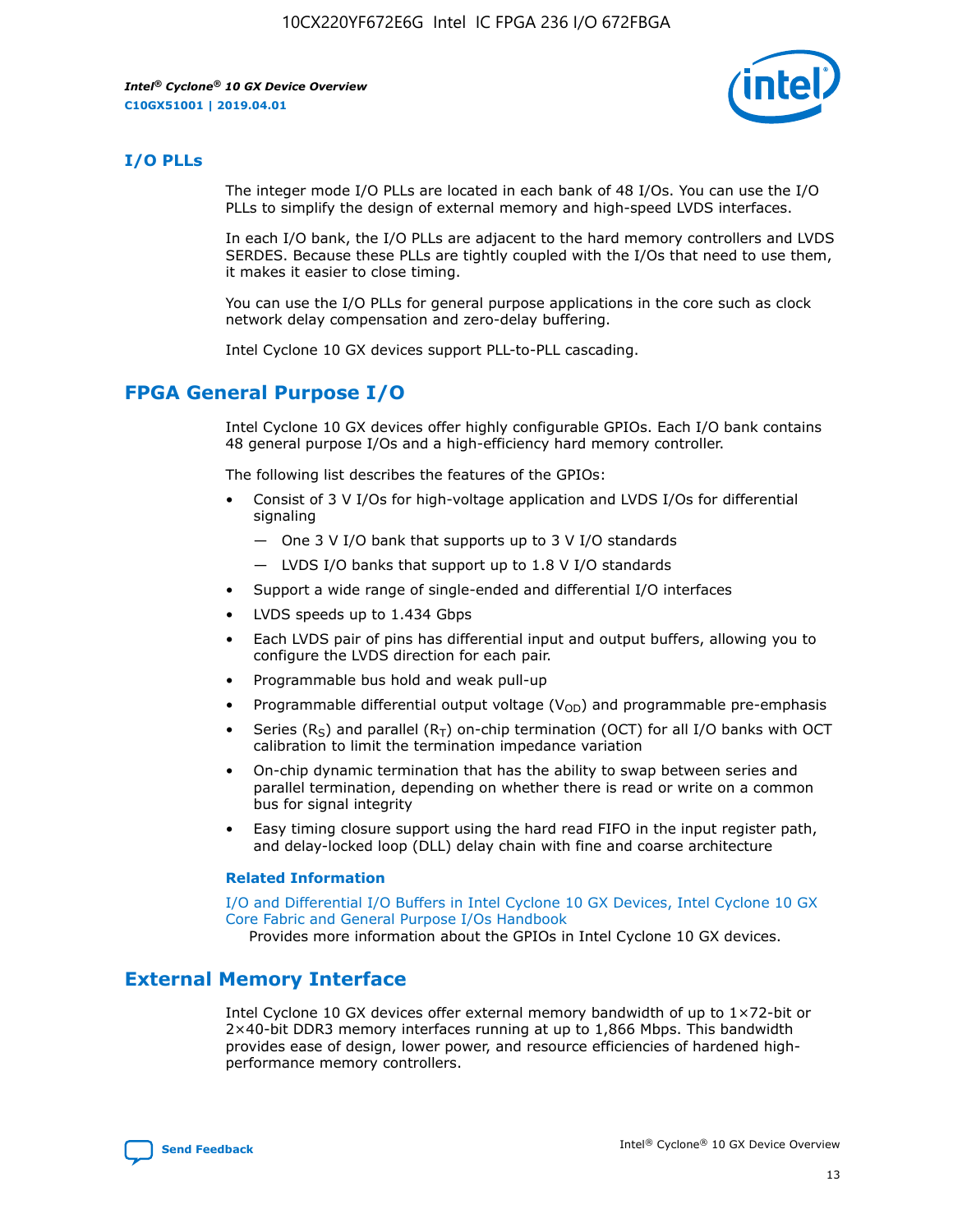

The memory interface within Intel Cyclone 10 GX FPGAs delivers the highest performance and ease of use. You can configure up to a maximum width of 72 bits when using the hard memory controllers.

Each I/O contains a hardened DDR read/write path (PHY) capable of performing key memory interface functionality such as read/write leveling, FIFO buffering to lower latency and improve margin, timing calibration, and on-chip termination.

The timing calibration is aided by the inclusion of hard microcontroller based on Intel's Nios<sup>®</sup> II technology, specifically tailored to control the calibration of multiple memory interfaces. This calibration allows the Intel Cyclone 10 GX device to compensate for any changes in process, voltage, or temperature either within the Intel Cyclone 10 GX device itself, or within the external memory device. The advanced calibration algorithms ensure maximum bandwidth and robust timing margin across all operating conditions.

# **Memory Standards Supported by Intel Cyclone 10 GX Devices**

The I/Os are designed to provide high performance support for existing and emerging external memory standards.

#### **Table 11. Memory Standards Supported by the Hard Memory Controller**

This table lists the capability of the hard memory controller and the maximum speed achievable in different I/O bank types. For specific details, refer to the External Memory Interface Spec Estimator and Intel Cyclone 10 GX Device Datasheet.

| <b>Memory</b><br><b>Standard</b> | <b>Rate Support</b> | <b>Device Speed</b><br><b>Grade</b> | <b>Ping Pong PHY</b>     | <b>Frequency (MHz)</b> |              |  |
|----------------------------------|---------------------|-------------------------------------|--------------------------|------------------------|--------------|--|
|                                  |                     |                                     | <b>Support</b>           | <b>LVDS I/O Bank</b>   | 3 V I/O Bank |  |
| <b>DDR3 SDRAM</b>                | Half rate           | $-5$                                | Yes                      | 533                    | 225          |  |
|                                  |                     |                                     |                          | 533                    | 225          |  |
|                                  |                     | $-6$                                | Yes                      | 466                    | 166          |  |
|                                  |                     |                                     |                          | 466                    | 166          |  |
|                                  | Quarter rate        | $-5$                                | Yes                      | 933                    | 450          |  |
|                                  |                     |                                     |                          | 933                    | 450          |  |
|                                  |                     | $-6$                                | Yes                      | 933                    | 333          |  |
|                                  |                     |                                     |                          | 933                    | 333          |  |
| <b>DDR3L SDRAM</b><br>Half rate  |                     | $-5$                                | Yes                      | 533                    | 225          |  |
|                                  |                     |                                     | -                        | 533                    | 225          |  |
|                                  |                     | $-6$                                | Yes                      | 466                    | 166          |  |
|                                  |                     |                                     | $\overline{\phantom{0}}$ | 466                    | 166          |  |
|                                  | Quarter rate        | $-5$                                | Yes                      | 933                    | 450          |  |
|                                  |                     |                                     | -                        | 933                    | 450          |  |
|                                  |                     | $-6$                                | Yes                      | 933                    | 333          |  |
|                                  |                     |                                     |                          | 933                    | 333          |  |
| LPDDR3                           | Half rate           | $-5$                                |                          | 400                    | 225          |  |
|                                  |                     |                                     |                          |                        | continued    |  |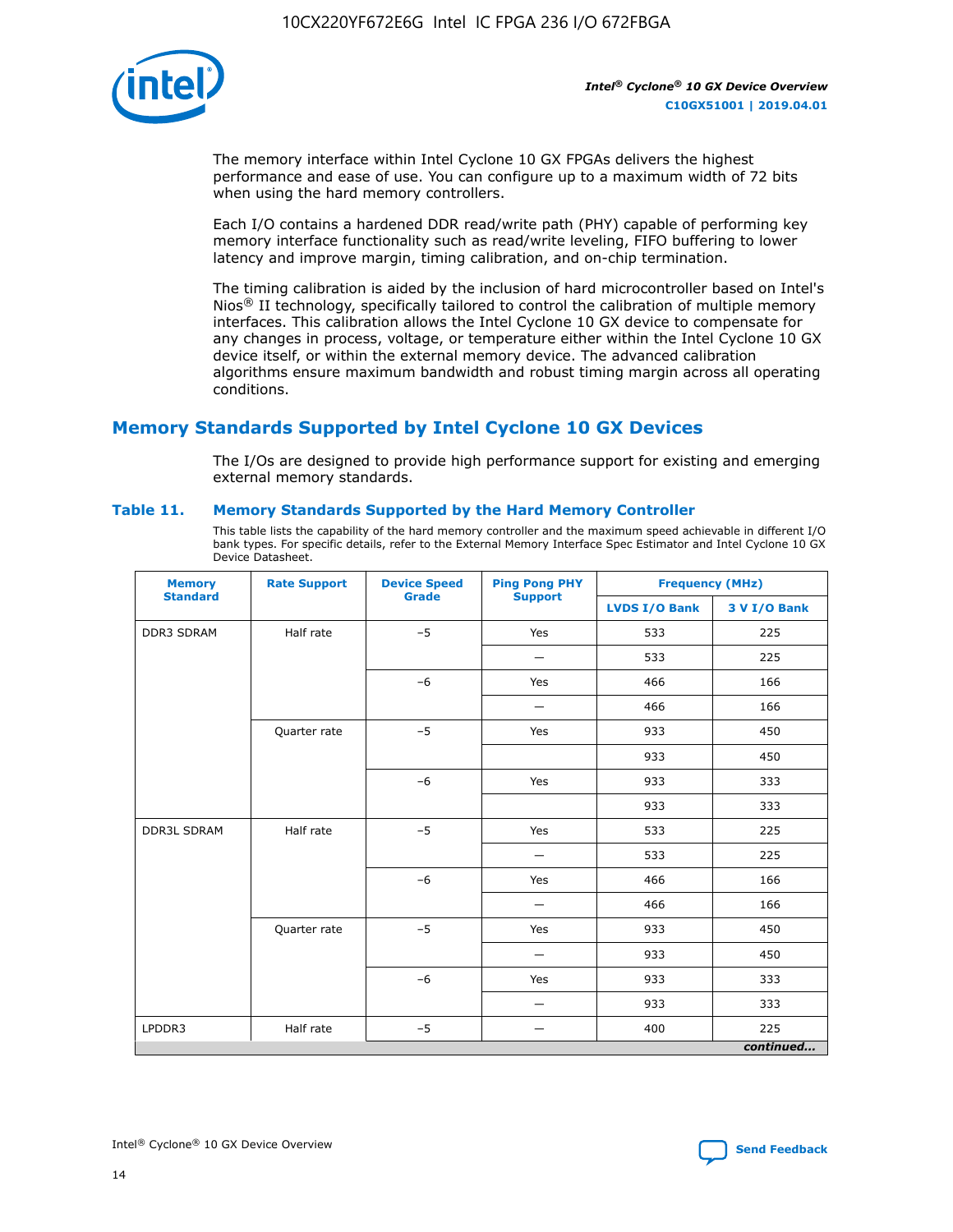

| <b>Memory</b><br><b>Standard</b> | <b>Device Speed</b><br><b>Rate Support</b><br><b>Grade</b> |    | <b>Ping Pong PHY</b> | <b>Frequency (MHz)</b> |              |  |
|----------------------------------|------------------------------------------------------------|----|----------------------|------------------------|--------------|--|
|                                  |                                                            |    | <b>Support</b>       | <b>LVDS I/O Bank</b>   | 3 V I/O Bank |  |
|                                  |                                                            | -6 |                      | 333                    | 166          |  |
|                                  | Quarter rate                                               | -5 |                      | 800                    | 450          |  |
|                                  |                                                            | -6 | -                    | 666                    | 333          |  |

# **PCIe Gen1 and Gen2 Hard IP**

Intel Cyclone 10 GX devices contain PCIe hard IP that is designed for performance and ease-of-use:

- Includes all layers of the PCIe stack-transaction, data link and physical layers.
- Supports PCIe Gen2 Endpoint and Root Port in  $x1$ ,  $x2$ , or  $x4$  lane configuration<sup>(5)</sup>.
- Operates independently from the core logic—optional configuration via protocol (CvP) allows the PCIe link to power up and complete link training in less than 100 ms while the Intel Cyclone 10 GX device completes loading the programming file for the rest of the FPGA.
- Provides improved end-to-end datapath protection using ECC.
- Supports FPGA configuration via protocol (CvP) using PCIe at Gen2 or Gen1 speed.

# **Enhanced PCS Hard IP for Interlaken and 10 Gbps Ethernet**

#### **Interlaken Support**

The Intel Cyclone 10 GX enhanced PCS hard IP provides integrated Interlaken PCS supporting rates up to 12.5 Gbps per lane.

The Interlaken PCS is based on the proven functionality of the PCS developed for Intel's previous generation FPGAs, which demonstrated interoperability with Interlaken ASSP vendors and third-party IP suppliers. The Interlaken PCS is present in every transceiver channel in Intel Cyclone 10 GX devices.

## **10 Gbps Ethernet Support**

The Intel Cyclone 10 GX enhanced PCS hard IP supports 10GBASE-R PCS compliant with IEEE 802.3 10 Gbps Ethernet (10GbE). The integrated hard IP support for 10GbE and the 10 Gbps transceivers save external PHY cost, board space, and system power.

The scalable hard IP supports multiple independent 10GbE ports while using a single PLL for all the 10GBASE-R PCS instantiations, which saves on core logic resources and clock networks. This simplifies multiport 10GbE systems compared to XAUI interfaces that require an external XAUI-to-10G PHY.

 $(5)$  For the PCIe hard IP, only x2 lane configuration is available for the U484 package of the 10CX085, 10CX105, 10CX150, and 10CX220 devices, and the F672 package of the 10CX085 device.

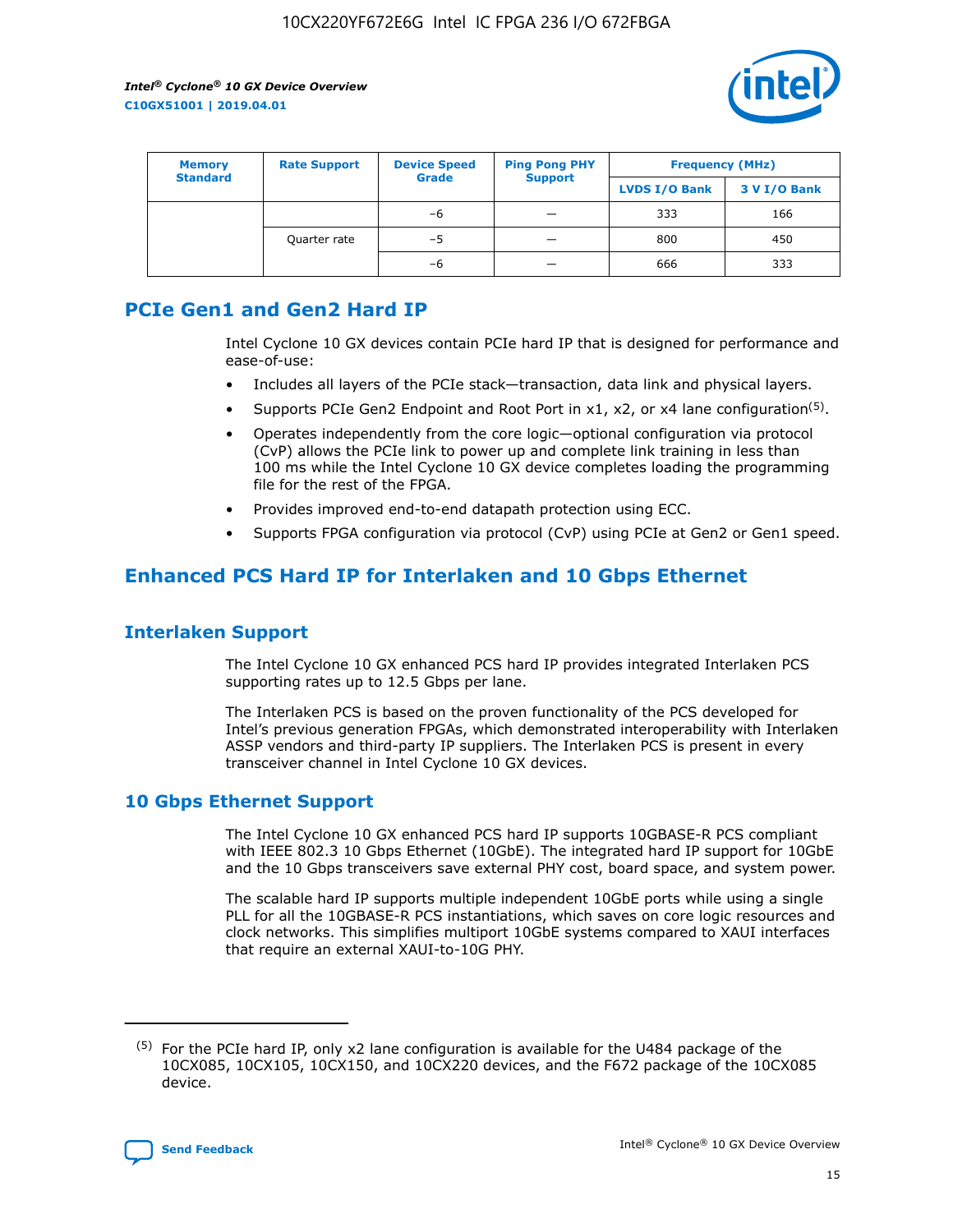10CX220YF672E6G Intel IC FPGA 236 I/O 672FBGA



*Intel® Cyclone® 10 GX Device Overview* **C10GX51001 | 2019.04.01**

# **Low Power Serial Transceivers**

Intel Cyclone 10 GX FPGAs offer transceivers that deliver high bandwidth, throughput, and low latency at very low power consumption per channel. The transceivers support various data rates from 125 Mbps up to 12.5 Gbps in chip-to-chip applications.

- 10 Gbps transceivers at as low as 168 mW
- 6 Gbps transceivers at as low as 117 mW

The combination of 20 nm process technology and architectural advances provide the following benefits:

- Significant reduction in die area and power consumption
- Increase of up to two times in transceiver I/O density compared to previous generation devices while maintaining optimal signal integrity
- Up to 12 transceiver channels
- All channels feature continuous data rate support up to the maximum rated speed

#### **Figure 4. Intel Cyclone 10 GX Transceiver Block Architecture**



## **Transceiver Channels**

All transceiver channels feature a dedicated Physical Medium Attachment (PMA) and a hardened Physical Coding Sublayer (PCS).



Intel<sup>®</sup> Cyclone<sup>®</sup> 10 GX Device Overview **[Send Feedback](mailto:FPGAtechdocfeedback@intel.com?subject=Feedback%20on%20Intel%20Cyclone%2010%20GX%20Device%20Overview%20(C10GX51001%202019.04.01)&body=We%20appreciate%20your%20feedback.%20In%20your%20comments,%20also%20specify%20the%20page%20number%20or%20paragraph.%20Thank%20you.)** Send Feedback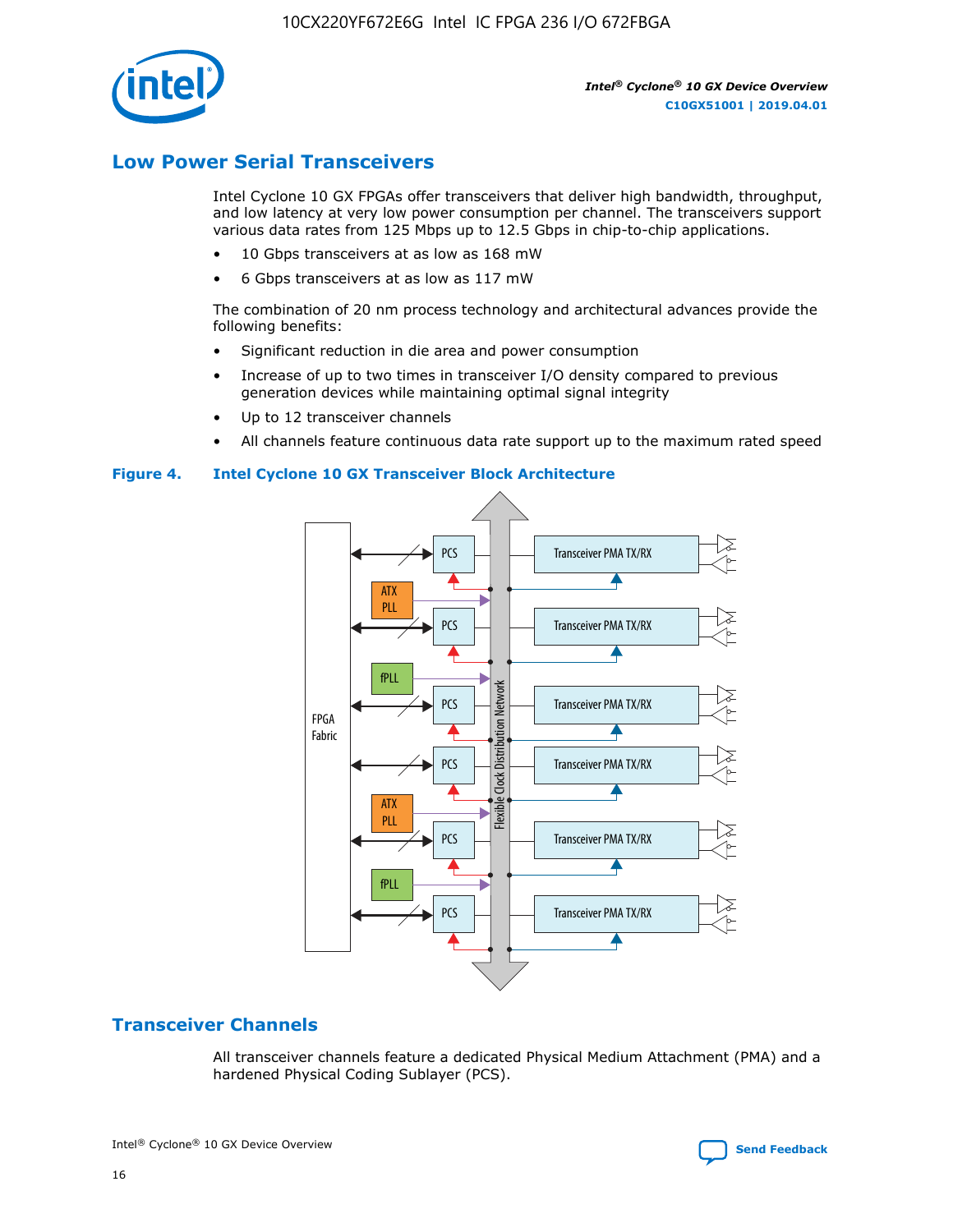

- The PMA provides primary interfacing capabilities to physical channels.
- The PCS typically handles encoding/decoding, word alignment, and other preprocessing functions before transferring data to the FPGA core fabric.

A transceiver channel consists of a PMA and a PCS block. Most transceiver banks have 6 channels. There are some transceiver banks that contain only 4 channels.

A wide variety of bonded and non-bonded data rate configurations is possible using a highly configurable clock distribution network.

#### **Figure 5. Device Chip Overview for Intel Cyclone 10 GX Devices**

This figure is a graphical representation of a top view of the silicon die, which corresponds to a reverse view for flip chip packages. Different Intel Cyclone 10 GX devices may have different floorplans than the one shown in this figure.



## **PMA Features**

Intel Cyclone 10 GX transceivers provide exceptional signal integrity at data rates up to 12.5 Gbps. Clocking options include ultra-low jitter ATX PLLs (LC tank based), clock multiplier unit (CMU) PLLs, and fractional PLLs.

Each transceiver channel contains a channel PLL that can be used as the CMU PLL or clock data recovery (CDR) PLL. In CDR mode, the channel PLL recovers the receiver clock and data in the transceiver channel.

#### **Table 12. PMA Features of the Transceivers in Intel Cyclone 10 GX Devices**

| <b>Feature</b>          | <b>Capability</b>                              |
|-------------------------|------------------------------------------------|
| Chip-to-Chip Data Rates | 125 Mbps to 12.5 Gbps                          |
| Backplane Support       | Drive backplanes at data rates up to 6.6 Gbps  |
| Optical Module Support  | SFP+/SFP, XFP, CXP, QSFP/QSFP28, CFP/CFP2/CFP4 |
|                         | continued                                      |

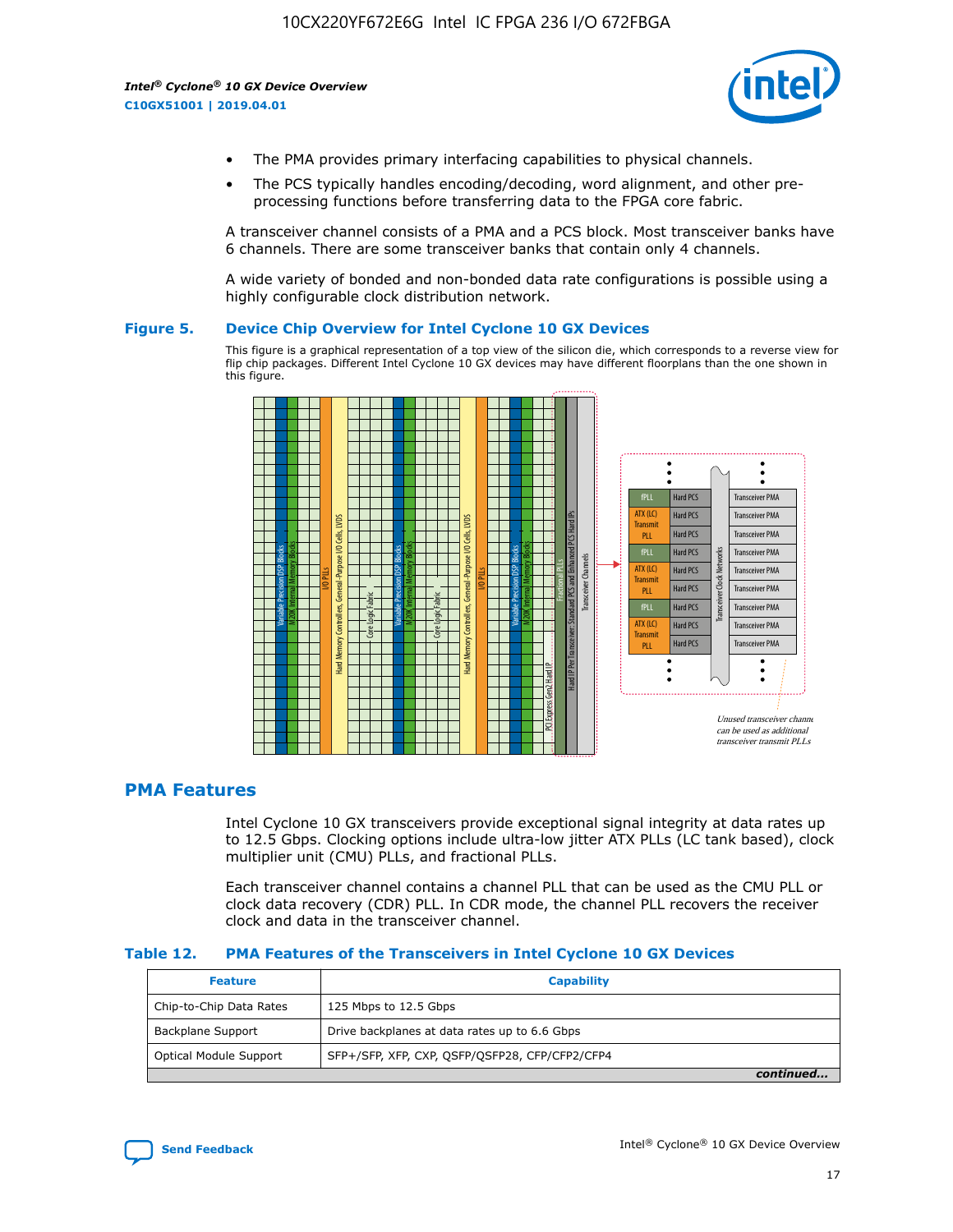

| <b>Feature</b>                                             | <b>Capability</b>                                                                                                                                                          |
|------------------------------------------------------------|----------------------------------------------------------------------------------------------------------------------------------------------------------------------------|
| Cable Driving Support                                      | SFP+ Direct Attach, PCI Express over cable, eSATA                                                                                                                          |
| Transmit Pre-Emphasis                                      | 4-tap transmit pre-emphasis and de-emphasis to compensate for system channel loss                                                                                          |
| Continuous Time Linear<br>Equalizer (CTLE)                 | High-gain linear receive equalization to compensate for system channel loss                                                                                                |
| Variable Gain Amplifier                                    | Optimizes the signal amplitude prior to the CDR sampling and operates in fixed and<br>adaptive modes                                                                       |
| Precision Signal Integrity<br>Calibration Engine (PreSICE) | Hardened calibration controller to quickly calibrate all transceiver control parameters on<br>power-up, which provides the optimal signal integrity and jitter performance |
| Advanced Transmit (ATX)<br>PLL                             | Low jitter ATX (LC tank based) PLLs with continuous tuning range to cover a wide range of<br>standard and proprietary protocols                                            |
| <b>Fractional PLLs</b>                                     | On-chip fractional frequency synthesizers to replace on-board crystal oscillators and reduce<br>system cost                                                                |
| Digitally Assisted Analog<br><b>CDR</b>                    | Superior jitter tolerance with fast lock time                                                                                                                              |
| Dynamic Reconfiguration                                    | Allows independent control of the Avalon memory-mapped interface of each transceiver<br>channel for the highest transceiver flexibility                                    |
| Multiple PCS-PMA and PCS-<br>PLD interface widths          | 8-, 10-, 16-, 20-, 32-, 40-, or 64-bit interface widths for flexibility of deserialization width,<br>encoding, and reduced latency                                         |

#### **PCS Features**

You can use the transceiver PCS to support a wide range of protocols ranging from 125 Mbps to 12.5 Gbps.

#### **Table 13. PCS Features of the Transceivers in Intel Cyclone 10 GX Devices**

This table summarizes the Intel Cyclone 10 GX transceiver PCS features.

| <b>PCS</b>          | <b>Description</b>                                                                                                                                                                                                                                                                                                                                                                                                 |
|---------------------|--------------------------------------------------------------------------------------------------------------------------------------------------------------------------------------------------------------------------------------------------------------------------------------------------------------------------------------------------------------------------------------------------------------------|
| Standard PCS        | Operates at a data rate up to 12.5 Gbps<br>Supports protocols such as PCI-Express, CPRI 4.2+, and GigE<br>Implements other protocols using Basic/Custom (Standard PCS) transceiver<br>configuration rules.                                                                                                                                                                                                         |
| <b>Enhanced PCS</b> | • Performs functions common to most serial data industry standards, such as word<br>alignment, encoding/decoding, and framing, before data is sent or received off-chip<br>through the PMA<br>• Handles data transfer to and from the FPGA fabric<br>• Handles data transfer internally to and from the PMA<br>Provides frequency compensation<br>Performs channel bonding for multi-channel low skew applications |
| PCIe Gen2 PCS       | Supports the seamless switching of Data and Clock between the Gen1 and Gen2 data<br>rates<br>Provides support for PIPE 3.0 features<br>Supports the PIPE interface with the Hard IP enabled, as well as with the Hard IP<br>bypassed                                                                                                                                                                               |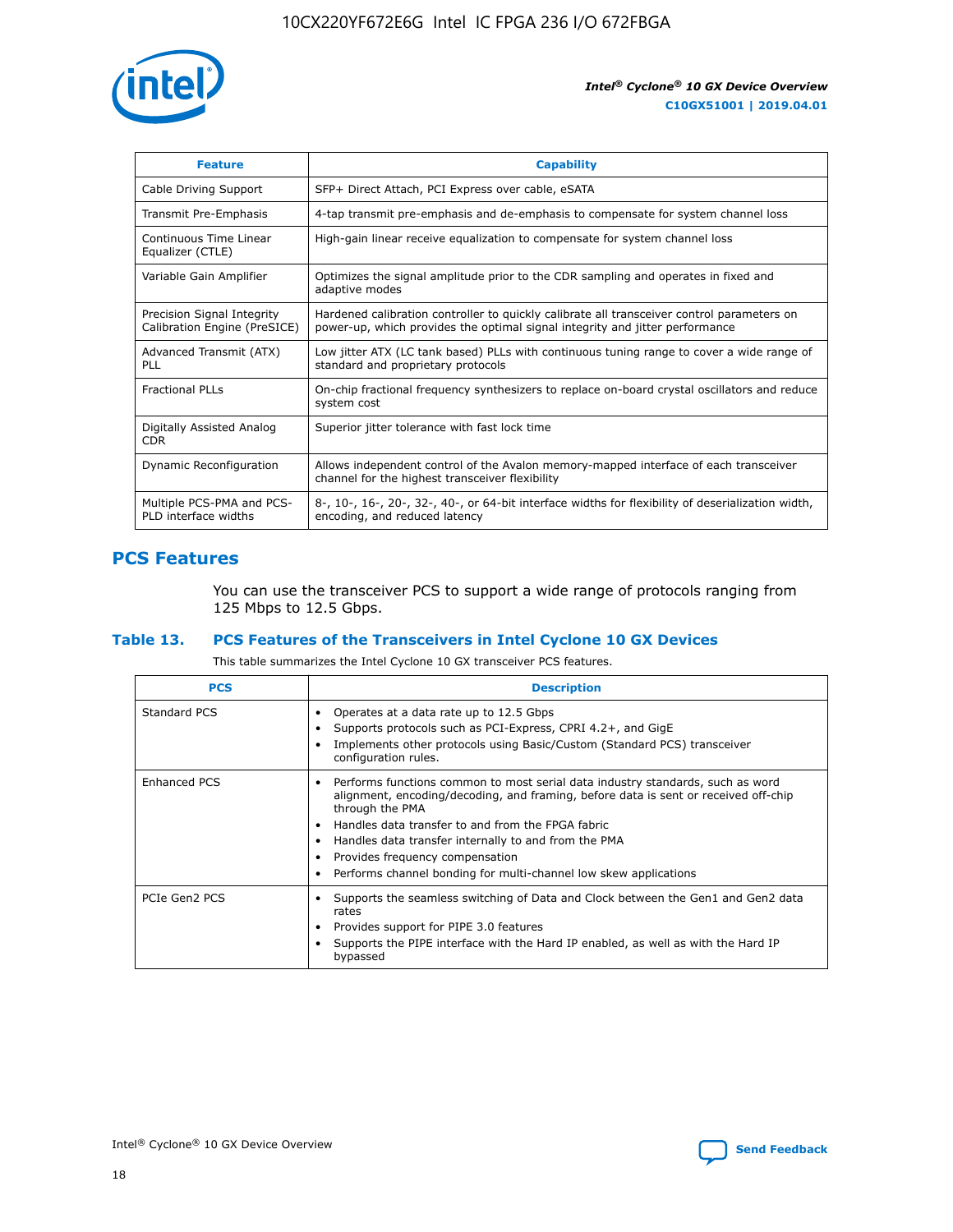

#### **PCS Protocol Support**

#### **Table 14. Protocols Supported by Intel Cyclone 10 GX Transceiver PCS**

This table lists some of the protocols supported by the Intel Cyclone 10 GX transceiver PCS.

| <b>Protocol</b>                              | <b>Data Rate (Gbps)</b> | <b>Transceiver IP</b> | <b>PCS Support</b>  |
|----------------------------------------------|-------------------------|-----------------------|---------------------|
| PCIe Gen2 x1, x2, x4                         | 5.0                     | Native PHY (PIPE)     | Standard PCS        |
| PCIe Gen1 x1, x2, x4                         | 2.5                     | Native PHY (PIPE)     | <b>Standard PCS</b> |
| 1000BASE-X Gigabit Ethernet                  | 1.25                    | Native PHY            | Standard PCS        |
| 1000BASE-X Gigabit Ethernet with IEEE 1588v2 | 1.25                    | Native PHY            | Standard PCS        |
| 10GBASE-R                                    | 10.3125                 | Native PHY            | Enhanced PCS        |
| 10GBASE-R with IEEE 1588v2                   | 10.3125                 | Native PHY            | Enhanced PCS        |
| Interlaken (CEI-6G-SR/CEI-11G-SR)            | 3.125 to 12.5           | Native PHY            | Enhanced PCS        |
| SFI-S/SFI-5.2                                | 6.25                    | Native PHY            | Enhanced PCS        |
| 12G SDI                                      | 11.88                   | Native PHY            | Enhanced PCS        |
| CPRI 6.0 (64B/66B)                           | 0.6144 to 6.144         | Native PHY            | <b>Enhanced PCS</b> |
| CPRI 4.2 (8B/10B)                            | 0.6144 to 6.144         | Native PHY            | Standard PCS        |
| OBSAI RP3 v4.2                               | $0.6144$ to 6.144       | Native PHY            | <b>Standard PCS</b> |
| SD-SDI/HD-SDI/3G-SDI                         | $0.143^{(6)}$ to 2.97   | Native PHY            | Standard PCS        |

# **Dynamic and Partial Reconfiguration**

The Intel Cyclone 10 GX devices support dynamic and partial reconfiguration. You can use dynamic and partial reconfiguration simultaneously to enable seamless reconfiguration of both the device core and transceivers.

## **Dynamic Reconfiguration**

You can reconfigure the PMA and PCS blocks while the device continues to operate. This feature allows you to change the data rates, protocol, and analog settings of a channel in a transceiver bank without affecting on-going data transfer in other transceiver banks. This feature is ideal for applications that require dynamic multiprotocol or multirate support.

#### **Partial Reconfiguration**

Using partial reconfiguration, you can reconfigure some parts of the device while keeping the device in operation.

Instead of placing all device functions in the FPGA fabric, you can store some functions that do not run simultaneously in external memory and load them only when required. This capability increases the effective logic density of the device, and lowers cost and power consumption.

 $(6)$  The 0.143 Gbps data rate is supported using oversampling of user logic that you must implement in the FPGA fabric.

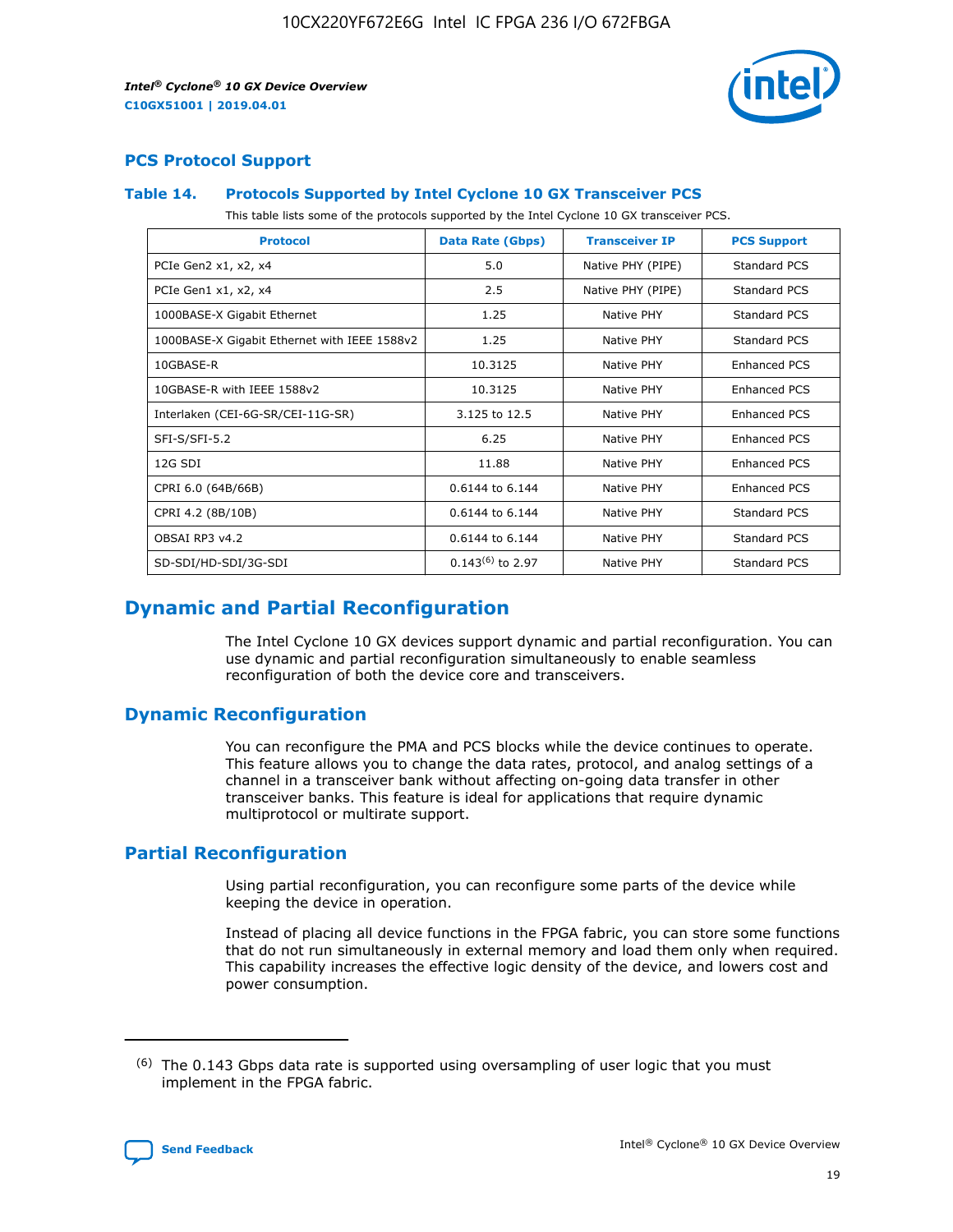

In the Intel solution, you do not have to worry about intricate device architecture to perform a partial reconfiguration. The partial reconfiguration capability is built into the Intel Quartus Prime Pro Edition design software, making such time-intensive task simple.

Intel Cyclone 10 GX devices support partial reconfiguration in the following configuration options:

- Using an internal host:
	- All supported configuration modes where the FPGA has access to external memory devices such as serial and parallel flash memory.
	- Configuration via Protocol [CvP (PCIe)].
- Using an external host—passive serial (PS), fast passive parallel (FPP) x8, FPP x16, and FPP x32 I/O interfaces.

# **Enhanced Configuration and Configuration via Protocol**

#### **Table 15. Configuration Schemes and Features of Intel Cyclone 10 GX Devices**

Intel Cyclone 10 GX devices support 1.8 V programming voltage and several configuration schemes.

| <b>Scheme</b>                                                          | <b>Data</b><br><b>Width</b> | <b>Max Clock</b><br>Rate<br>(MHz) | <b>Max Data</b><br>Rate<br>(Mbps)<br>(7) | <b>Decompression</b> | <b>Design</b><br>Security <sup>(8</sup> | <b>Partial</b><br><b>Reconfiguration</b><br>(9) | <b>Remote</b><br><b>System</b><br><b>Update</b> |
|------------------------------------------------------------------------|-----------------------------|-----------------------------------|------------------------------------------|----------------------|-----------------------------------------|-------------------------------------------------|-------------------------------------------------|
| <b>JTAG</b>                                                            | 1 bit                       | 33                                | 33                                       |                      |                                         | Yes <sup>(10)</sup>                             |                                                 |
| Active Serial (AS)<br>through the<br>EPCQ-L<br>configuration<br>device | 1 bit,<br>4 bits            | 100                               | 400                                      | Yes                  | Yes                                     | Yes <sup>(10)</sup>                             | Yes                                             |
| Passive serial (PS)<br>through CPLD or<br>external<br>microcontroller  | 1 bit                       | 100                               | 100                                      | Yes                  | Yes                                     | Yes <sup>(10)</sup>                             | Parallel<br>Flash<br>Loader<br>(PFL) IP<br>core |
| Fast passive                                                           | 8 bits                      | 100                               | 3200                                     | Yes                  | Yes                                     | Yes(11)                                         | PFL IP                                          |
| parallel (FPP)<br>through CPLD or                                      | 16 bits                     |                                   |                                          | Yes                  | Yes                                     |                                                 | core                                            |
| external<br>microcontroller                                            | 32 bits                     |                                   |                                          | Yes                  | Yes                                     |                                                 |                                                 |
| Configuration via<br>Protocol [CvP<br>(PCIe)                           | x1, x2, x4<br>lanes         |                                   | 5000                                     | Yes                  | Yes                                     | Yes <sup>(10)</sup>                             |                                                 |

 $(7)$  Enabling either compression or design security features affects the maximum data rate. Refer to the Intel Cyclone 10 GX Device Datasheet for more information.

(11) Supported at a maximum clock rate of 100 MHz.

 $(8)$  Encryption and compression cannot be used simultaneously.

 $(9)$  Partial reconfiguration is an advanced feature of the device family. If you are interested in using partial reconfiguration, contact Intel for support.

 $(10)$  Partial configuration can be performed only when it is configured as internal host.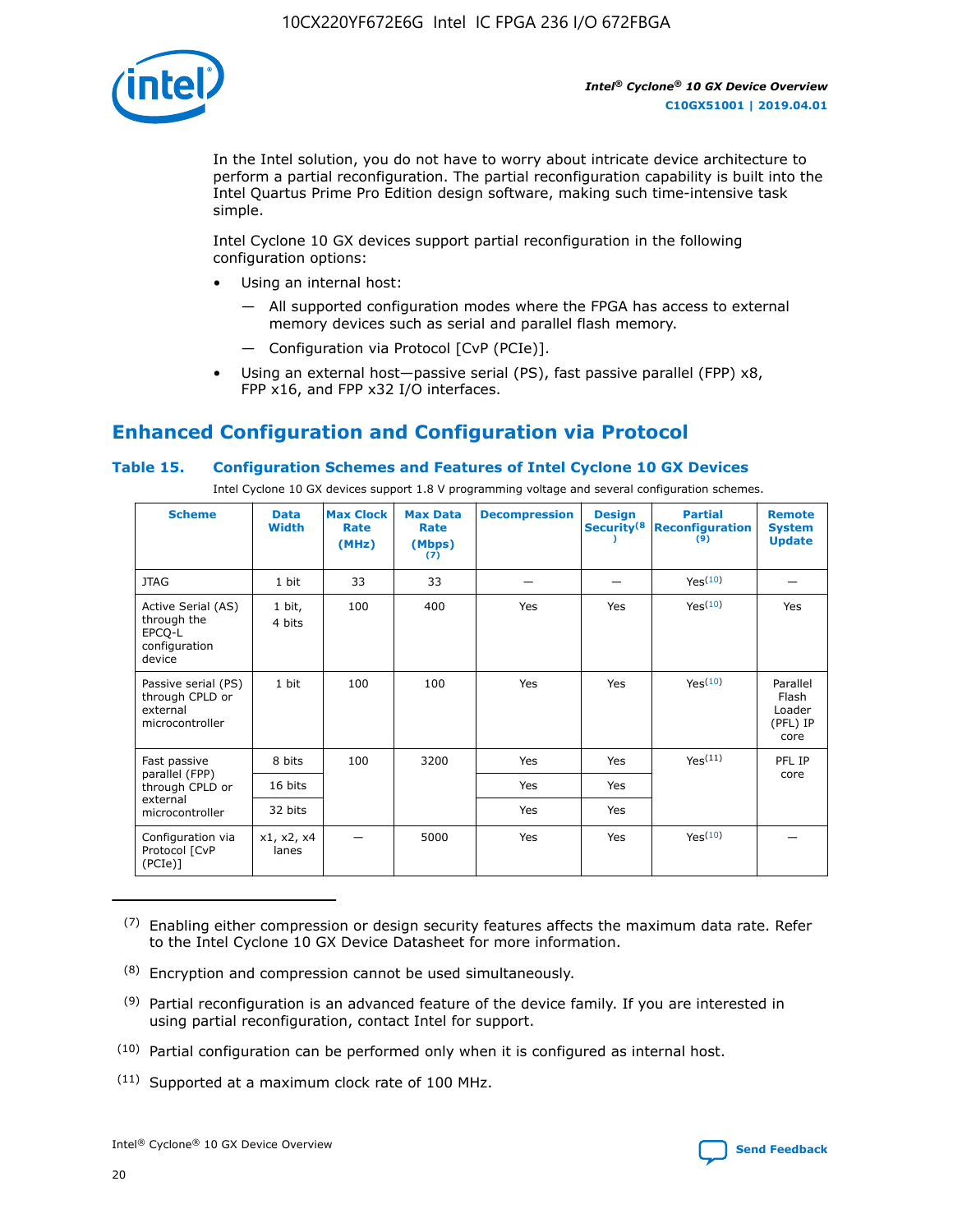

You can configure Intel Cyclone 10 GX devices through PCIe using Configuration via Protocol (CvP). The Intel Cyclone 10 GX CvP implementation conforms to the PCIe 100 ms power-up-to-active time requirement.

## **SEU Error Detection and Correction**

Intel Cyclone 10 GX devices offer robust and easy-to-use single-event upset (SEU) error detection and correction circuitry.

The detection and correction circuitry includes protection for Configuration RAM (CRAM) programming bits and user memories. The CRAM is protected by a continuously running CRC error detection circuit with integrated ECC that automatically corrects one or two errors and detects higher order multi-bit errors. When more than two errors occur, correction is available through reloading of the core programming file, providing a complete design refresh while the FPGA continues to operate.

The physical layout of the Intel Cyclone 10 GX CRAM array is optimized to make the majority of multi-bit upsets appear as independent single-bit or double-bit errors which are automatically corrected by the integrated CRAM ECC circuitry. In addition to the CRAM protection, the M20K memory blocks also include integrated ECC circuitry and are layout-optimized for error detection and correction. The MLAB does not have ECC.

#### **Power Management**

Intel Cyclone 10 GX devices leverage the advanced 20 nm process technology, a low 0.9 V core power supply, an enhanced core architecture, and several optional power reduction techniques to reduce total power consumption.

Intel Cyclone 10 GX devices use Programmable Power Technology for power reduction. The Intel Quartus Prime Pro Edition software identifies non-critical timing paths and biases the logic in these paths for low power instead of high performance

Furthermore, Intel Cyclone 10 GX devices feature Intel's industry-leading low power transceivers and include a number of hard IP blocks that not only reduce logic resources but also deliver substantial power savings compared to soft implementations. In general, hard IP blocks consume up to 90% less power than the equivalent soft logic implementations.

## **Incremental Compilation**

The Intel Quartus Prime Pro Edition software incremental compilation feature reduces compilation time and helps preserve performance to ease timing closure. The incremental compilation feature enables the partial reconfiguration flow for Intel Cyclone 10 GX devices.

Incremental compilation supports top-down, bottom-up, and team-based design flows. This feature facilitates modular, hierarchical, and team-based design flows where different designers compile their respective design sections in parallel. Furthermore, different designers or IP providers can develop and optimize different blocks of the design independently. These blocks can then be imported into the top level project.

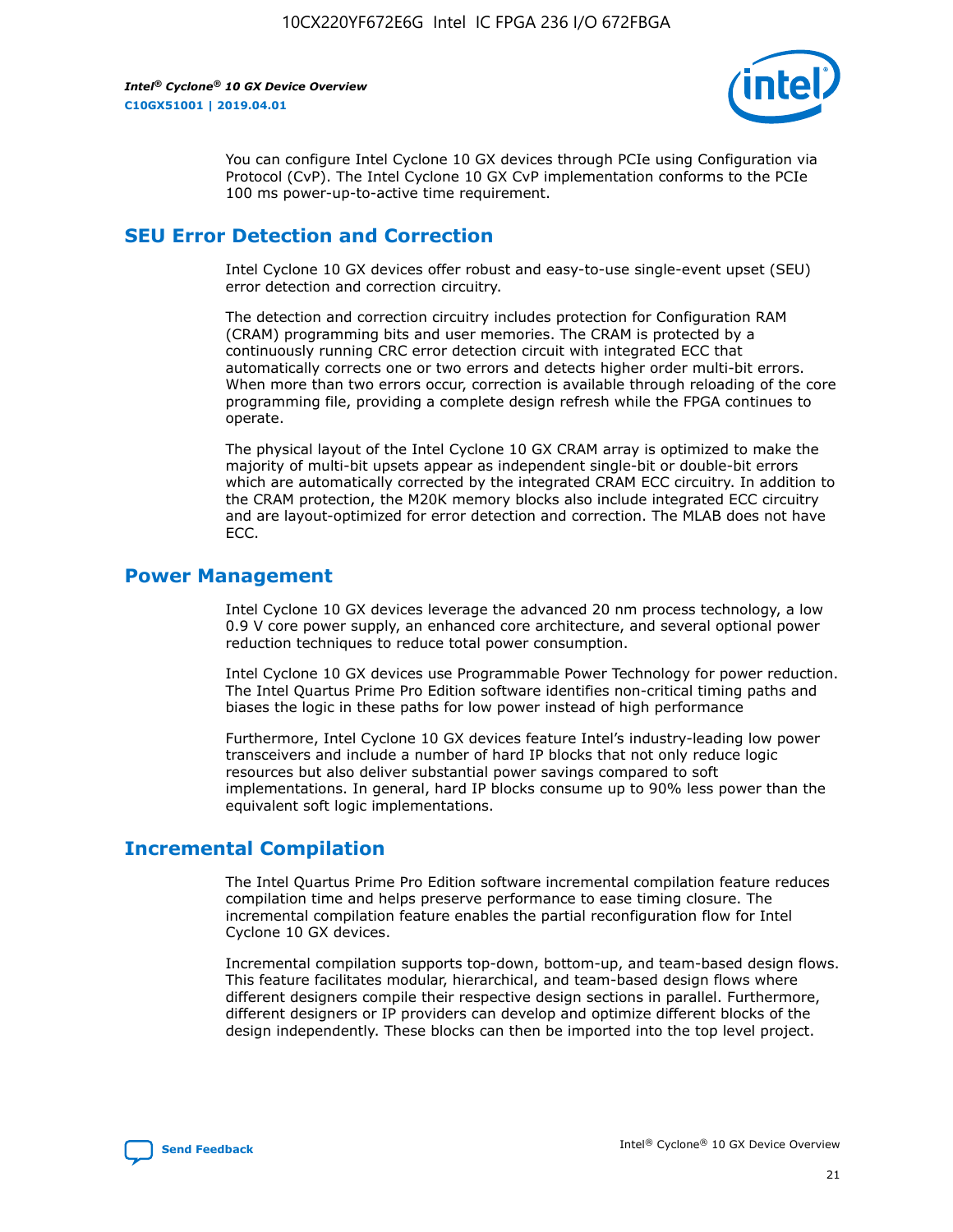

# **Document Revision History for Intel Cyclone 10 GX Device Overview**

| <b>Document</b><br><b>Version</b> | <b>Changes</b>                                                                                                               |
|-----------------------------------|------------------------------------------------------------------------------------------------------------------------------|
| 2019.04.01                        | Added support for partial reconfiguration.                                                                                   |
| 2019.01.01                        | Updated I/O resource count for package F672 of the 10CX085 device.                                                           |
| 2018.07.11                        | Removed mentions of Single Root I/O Virtualization (SR-IOV). The Intel Cyclone 10 GX devices do not<br>support SR-IOV.       |
| 2018.05.07                        | Added footnote to the PCIe hard IP topic to list device and package combinations that support only x2<br>lane configuration. |

| <b>Date</b>   | <b>Version</b> | <b>Changes</b>                                                                                                                                                                                                                                                                                                                                            |
|---------------|----------------|-----------------------------------------------------------------------------------------------------------------------------------------------------------------------------------------------------------------------------------------------------------------------------------------------------------------------------------------------------------|
| November 2017 | 2017.11.06     | The document is no longer preliminary.<br>Updated the 10 Gbps Ethernet Support section.<br>Updated the features supported in the PMA Features of the Transceivers<br>in Intel Cyclone 10 GX Devices table.<br>Removed automotive support.<br>Removed the note about the migration paths in the I/O Vertical<br>Migration for Intel Cyclone 10 GX Devices. |
| May 2017      | 2017.05.08     | Initial release.                                                                                                                                                                                                                                                                                                                                          |